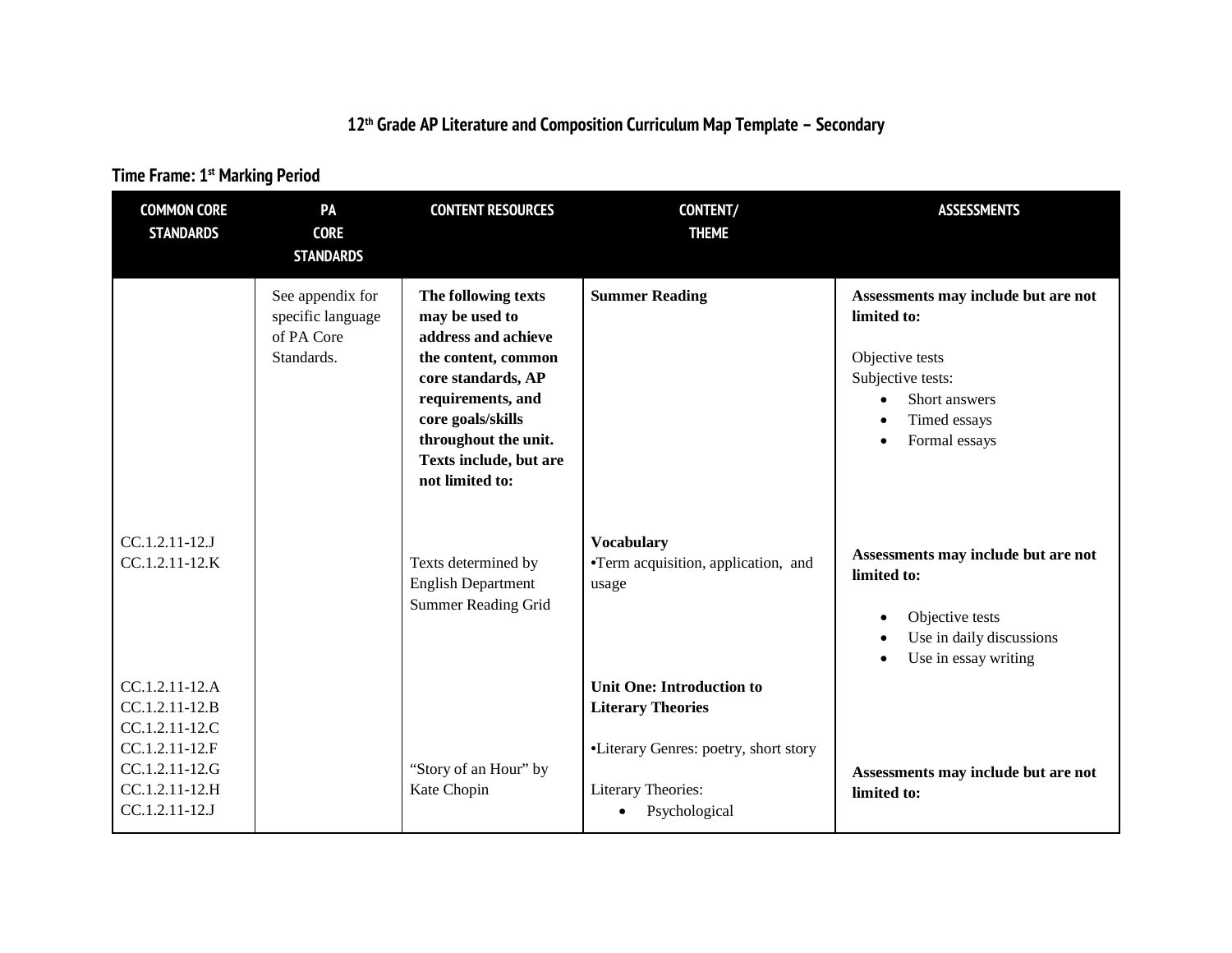| CC.1.2.11-12.K<br>CC.1.2.11-12.L<br>CC.1.3.11-12.A<br>CC.1.3.11-12.C<br>CC.1.3.11-12.E<br>CC.1.3.11-12.F<br>CC.1.3.11-12.H<br>CC.1.3.11-12.I<br>CC.1.3.11-12.J<br>CC.1.3.11-12.K<br>CC.1.4.11-12.A<br>CC.1.4.11-12.B<br>CC.1.4.11-12.C<br>CC.1.4.11-12.D<br>CC.1.4.11-12.E<br>CC.1.4.11-12.F<br>CC.1.4.11-12.G<br>CC.1.4.11-12.H<br>CC.1.4.11-12.I<br>CC.1.4.11-12.J<br>CC.1.4.11-12.K<br>CC.1.4.11-12.L<br>CC.1.4.11-12.S<br>CC.1.4.11-12.V | "Araby" by James Joyce<br>"Eveline" by James<br>Joyce<br>"Rocking Horse<br>Winner" by D. H.<br>Lawrence<br>"My Husband's Back"<br>by Susan Minot<br>"Emperor's Three<br>Questions" by Leo<br>Tolstoy<br>"Goblin Market" by<br>Christina Rossetti<br>MLA Handbook for the<br>Writers of Research<br>Papers | New Historicism<br>$\bullet$<br>Post-Colonialism<br>$\bullet$<br>Formalism/New Criticism<br>$\bullet$<br>Archetypal/ Myth<br>$\bullet$<br>Post-Structuralism<br>$\bullet$<br>Marxism<br>Feminism<br>- Identify and apply the different<br>theories to literature<br>- Apply the SVOTE strategy<br>- Analyze the impact on author's<br>voice when literary theories are<br>applied<br>- Discuss and begin preliminary<br>work on a lit crit research paper due<br>at the end of the first semester.<br>Students will offer a close reading<br>of three short poems or one long<br>passage by one author. They will<br>support all assertions and<br>interpretations with direct evidence<br>from the text, from authoritative<br>critical knowledge of genre, and<br>from authoritative literary criticism. | Practice AP multiple-choice<br>questions<br>AP prompt practice<br>Reaction paper<br>College application $\text{essay}(s)$<br>Writing will focus on introducing<br>students to the analytical skills specific<br>to the AP test and college writing along<br>with introduction of research<br>methodology to produce a research<br>paper. |
|----------------------------------------------------------------------------------------------------------------------------------------------------------------------------------------------------------------------------------------------------------------------------------------------------------------------------------------------------------------------------------------------------------------------------------------------|-----------------------------------------------------------------------------------------------------------------------------------------------------------------------------------------------------------------------------------------------------------------------------------------------------------|------------------------------------------------------------------------------------------------------------------------------------------------------------------------------------------------------------------------------------------------------------------------------------------------------------------------------------------------------------------------------------------------------------------------------------------------------------------------------------------------------------------------------------------------------------------------------------------------------------------------------------------------------------------------------------------------------------------------------------------------------------------------------------------------------------|------------------------------------------------------------------------------------------------------------------------------------------------------------------------------------------------------------------------------------------------------------------------------------------------------------------------------------------|
|                                                                                                                                                                                                                                                                                                                                                                                                                                              |                                                                                                                                                                                                                                                                                                           |                                                                                                                                                                                                                                                                                                                                                                                                                                                                                                                                                                                                                                                                                                                                                                                                            |                                                                                                                                                                                                                                                                                                                                          |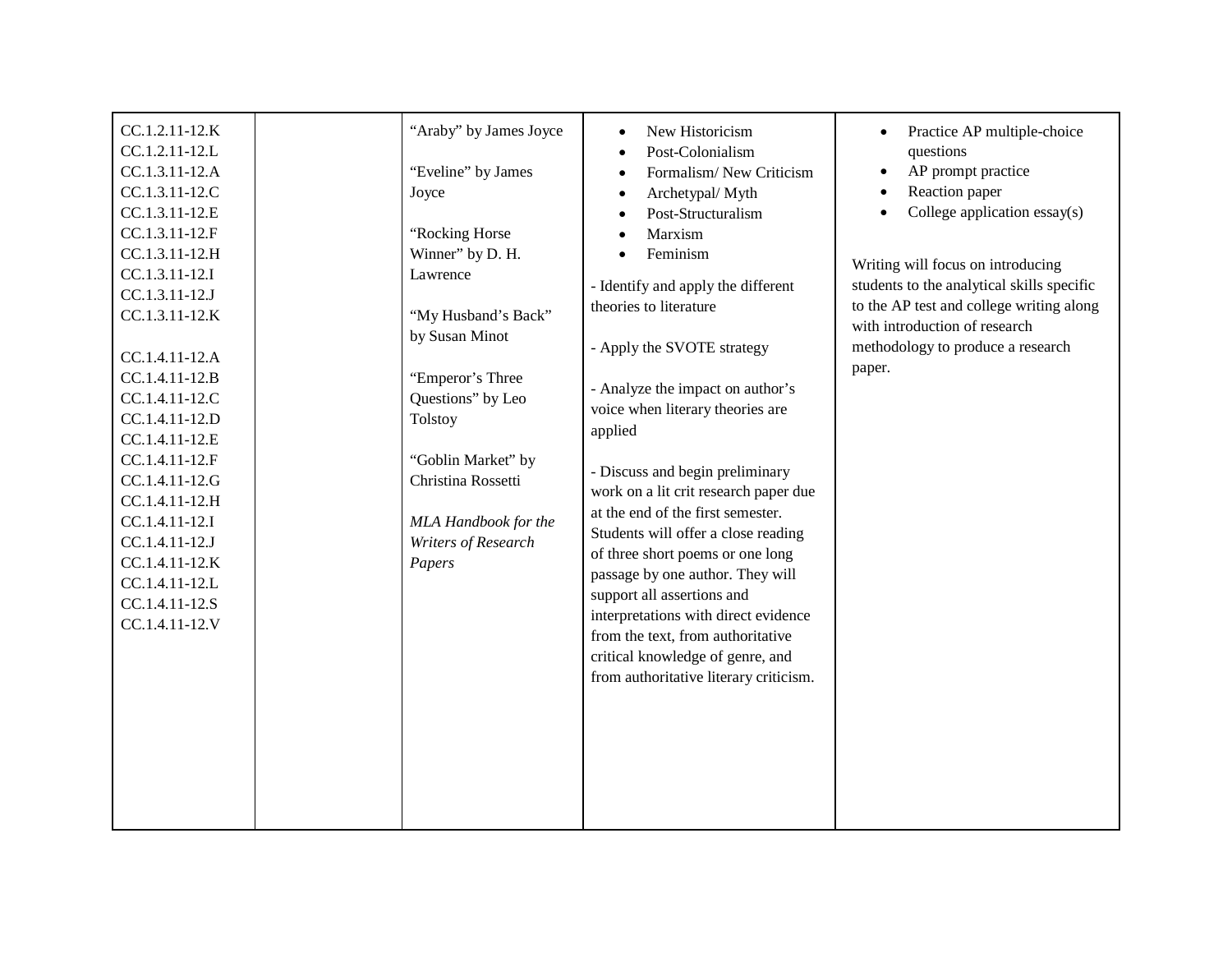|                                  |                                                 |                                         | Assessments may include but are not        |
|----------------------------------|-------------------------------------------------|-----------------------------------------|--------------------------------------------|
| CC.1.2.11-12.A                   | The following texts may be                      | <b>Unit Two: Wuthering Heights</b>      | limited to:                                |
| CC.1.2.11-12.B                   | used to address and achieve                     |                                         |                                            |
| CC.1.2.11-12.C                   | the content, common core                        | Literary Genres: novel, fairy tale,     | Practice AP multiple-choice<br>$\bullet$   |
| CC.1.2.11-12.D                   | standards, and core                             | essay                                   | questions                                  |
| CC.1.2.11-12.E                   |                                                 |                                         | Timed, in-class essay<br>$\bullet$         |
| CC.1.2.11-12.F                   | goals/skills throughout the                     | Literary Elements: plot, setting,       | AP prompt practice with<br>$\bullet$       |
| CC.1.2.11-12.G                   | unit. Texts include, but                        | theme, conflict, direct and indirect    | concentration on the poetry                |
| CC.1.2.11-12.H                   | are not limited to:                             | characterization, point of view,        | prompt                                     |
| CC.1.2.11-12.J                   |                                                 | tone, plot structure, frame narrative,  | Reaction paper<br>$\bullet$                |
| CC.1.2.11-12.K                   |                                                 | Freytag's pyramid, climax,              | Group work and presentations<br>$\bullet$  |
| CC.1.2.11-12.L                   |                                                 | protagonist/antagonist, choral          | Annotated bibliography<br>$\bullet$        |
|                                  | MLA Handbook for the                            | narrative, tertiary narration, narrator | Individual projects to be                  |
| CC.1.3.11-12.A                   | Writers of Research                             | reliability                             | determined by instructor                   |
| CC.1.3.11-12.C                   | Papers                                          |                                         |                                            |
| CC.1.3.11-12.D                   |                                                 | Literary Devices: figurative            | Writing will focus on the analytical       |
| CC.1.3.11-12.E                   | Wuthering Heights by                            | language, symbol, juxtaposition,        | skills specific to the AP test and college |
| CC.1.3.11-12.F                   | <b>Emily Bronte</b>                             | personification, apostrophe,            | writing, along with developing research    |
| CC.1.3.11-12.H                   |                                                 | imagery, paradox, sound devices,        | skills in preparing a poetry research      |
| CC.1.3.11-12.I                   | "Cinderella" by Jacob and                       | sarcasm, vampirism, doubleness/         | paper                                      |
| CC.1.3.11-12.J                   | Wilheim Grimm                                   | duality, motif, foil, Byronic hero,     |                                            |
| CC.1.3.11-12.K                   |                                                 | metaphor, foil, repetition/ cycles      |                                            |
|                                  | "Nice to Eat You: Acts of                       |                                         |                                            |
| CC.1.4.11-12.A                   | Vampires" from How to<br>Read Literature Like a | -Identify, compare, interpret, and      |                                            |
| CC.1.4.11-12.B                   |                                                 | evaluate literary devices               |                                            |
| CC.1.4.11-12.C                   | Professor by Thomas C.<br>Foster                |                                         |                                            |
| CC.1.4.11-12.D                   |                                                 | - Interpret, compare, describe,         |                                            |
| CC.1.4.11-12.E                   | from Castle of Otranto                          | analyze, and assess poetic devices      |                                            |
| CC.1.4.11-12.F                   | $(1765)$ by Horace                              |                                         |                                            |
| CC.1.4.11-12.G                   | Walpole                                         | - Apply the SVOTE strategy              |                                            |
| CC.1.4.11-12.H                   |                                                 |                                         |                                            |
| CC.1.4.11-12.I                   |                                                 | - Apply literary theories to arrive at  |                                            |
| CC.1.4.11-12.J<br>CC.1.4.11-12.K |                                                 | interpretation of literature            |                                            |
|                                  |                                                 |                                         |                                            |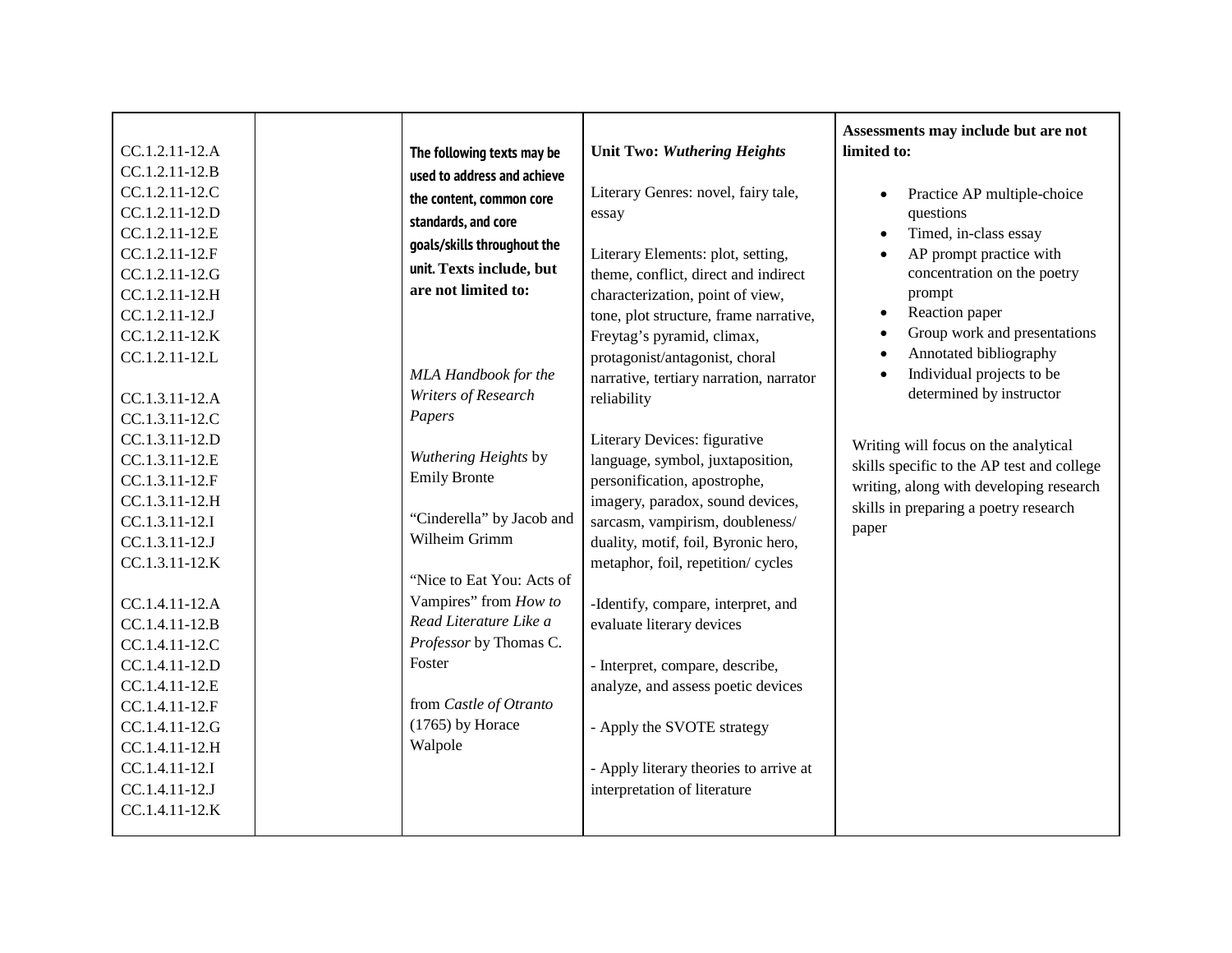| CC.1.4.11-12.L | from Commentaries on   | - Analyze how structure contributes    |  |
|----------------|------------------------|----------------------------------------|--|
| CC.1.4.11-12.S | the Laws of England by | to theme                               |  |
| CC.1.4.11-12.V | Sir William Blackstone |                                        |  |
|                |                        | - Analyze the impact of setting on     |  |
|                | "How Do I Love Thee/"  | presentation of theme                  |  |
|                | by Elizabeth Barrett   |                                        |  |
|                | <b>Browning</b>        | -Identify and assess effectiveness     |  |
|                |                        | of point of view                       |  |
|                | "Sonnet XVII" by Pablo |                                        |  |
|                | Neruda                 | -Identify and assess means to          |  |
|                |                        | establish tone to affect mood          |  |
|                |                        |                                        |  |
|                |                        | -Analyze the impact of culture and     |  |
|                |                        | beliefs on writing practices and       |  |
|                |                        | content, specifically social class and |  |
|                |                        | customs                                |  |
|                |                        |                                        |  |
|                |                        | - Determine and examine the            |  |
|                |                        | different elements that contribute to  |  |
|                |                        | style                                  |  |
|                |                        |                                        |  |
|                |                        | - Understand and recognize the         |  |
|                |                        | principles of Romanticism and          |  |
|                |                        | Gothicism                              |  |
|                |                        |                                        |  |
|                |                        | - Master and apply writing skills to   |  |
|                |                        | produce independently the research     |  |
|                |                        | paper:                                 |  |
|                |                        | Locating and evaluating                |  |
|                |                        | sources                                |  |
|                |                        | Note-taking<br>$\bullet$               |  |
|                |                        | Thesis formation                       |  |
|                |                        | In-text citations                      |  |
|                |                        | Synthesis of source                    |  |
|                |                        |                                        |  |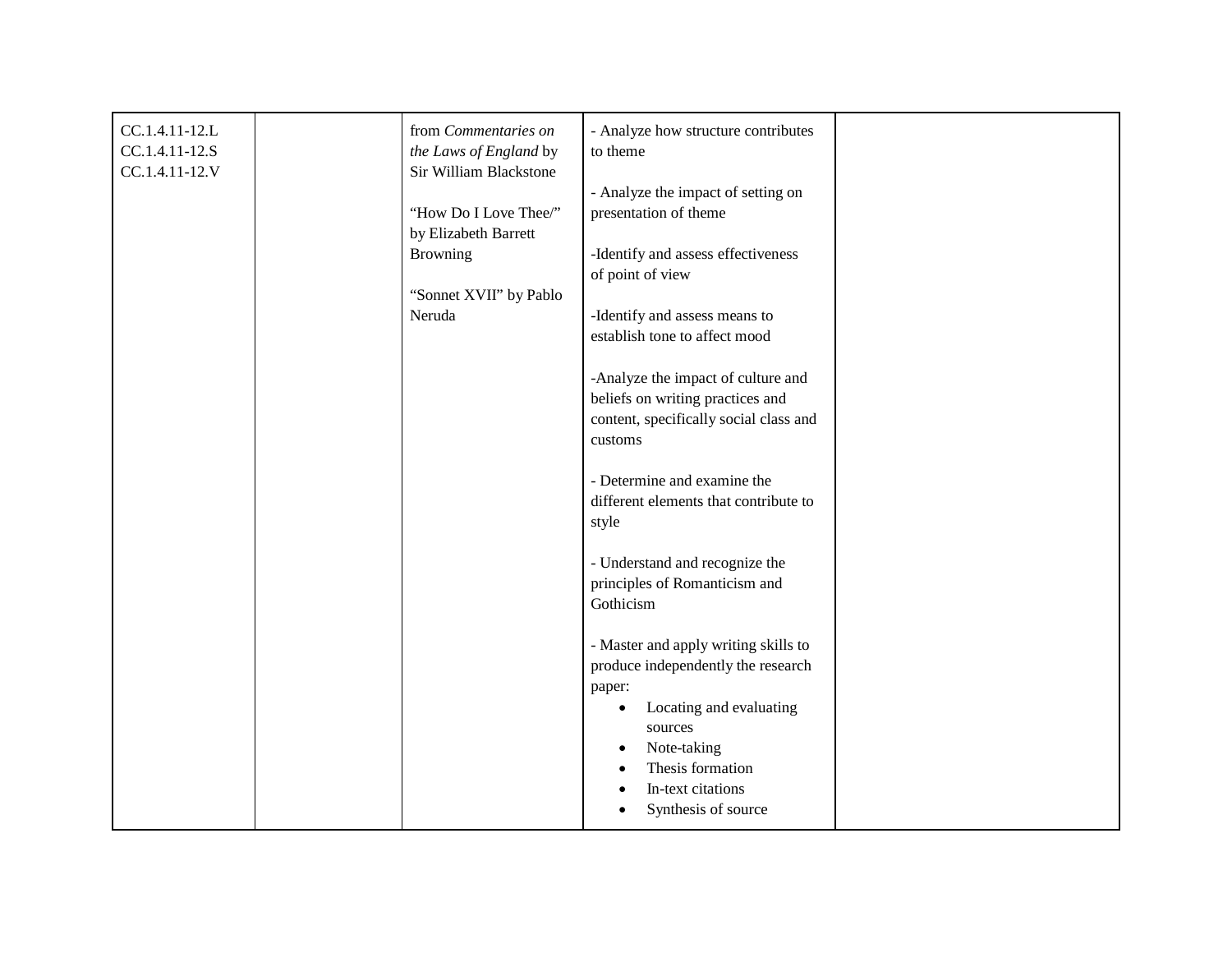|                                                                                                                                                                |                                                                                                                                              | material<br>Incorporation of sources<br>$\bullet$<br>into essay                                                                                                                                                                                                       |                                                                                                                                                                                                                   |
|----------------------------------------------------------------------------------------------------------------------------------------------------------------|----------------------------------------------------------------------------------------------------------------------------------------------|-----------------------------------------------------------------------------------------------------------------------------------------------------------------------------------------------------------------------------------------------------------------------|-------------------------------------------------------------------------------------------------------------------------------------------------------------------------------------------------------------------|
|                                                                                                                                                                |                                                                                                                                              | - Respond to writing prompts<br>similar to those that appear on the<br>AP test                                                                                                                                                                                        |                                                                                                                                                                                                                   |
| CC.1.2.11-12.G                                                                                                                                                 |                                                                                                                                              | Unit Three: Death of a Salesman                                                                                                                                                                                                                                       | Assessments may include but are not<br>limited to:                                                                                                                                                                |
| CC.1.2.11-12.J<br>CC.1.2.11-12.K                                                                                                                               | The following texts may<br>be used to address and                                                                                            | Literary Genres: drama, poetry,<br>short story                                                                                                                                                                                                                        | Practice AP multiple-choice<br>$\bullet$<br>questions                                                                                                                                                             |
| CC.1.3.11-12.A<br>CC.1.3.11-12.B<br>CC.1.3.11-12.C<br>CC.1.3.11-12.D<br>CC.1.3.11-12.E<br>CC.1.3.11-12.F<br>CC.1.3.11-12.I<br>CC.1.3.11-12.J<br>CC.1.3.11-12.K | achieve the content,<br>common core standards,<br>and core goals/skills<br>throughout the unit.<br>Texts include, but are<br>not limited to: | Literary Elements: in addition to the<br>previous, drama, modern drama,<br>modern tragedy, modern tragic<br>hero, hamartia, peripetia, fourth<br>wall, box stage, minimalism, play<br>as "confession," expressionism,<br>existentialism, non-linear plot<br>structure | Timed, in-class essay<br>$\bullet$<br>AP prompt practice with<br>concentration on the poetry<br>prompt<br>Reaction paper<br>Group work and presentations<br>Individual projects to be<br>determined by instructor |
| CC.1.4.11-12.A<br>CC.1.4.11-12.B<br>CC.1.4.11-12.C<br>CC.1.4.11-12.D<br>CC.1.4.11-12.E                                                                         | MLA Handbook for the<br>Writers of Research<br>Papers<br>Death of a Salesman by                                                              | Literary Devices: in addition to the<br>previous, irony, flashback,<br>villanelle<br>-Identify, compare, interpret, and<br>evaluate literary devices                                                                                                                  | Writing will focus on the analytical<br>skills specific to the AP test and college<br>writing, along with developing research<br>skills in preparing a poetry research<br>paper                                   |
| CC.1.4.11-12.F<br>CC.1.4.11-12.G<br>CC.1.4.11-12.H<br>CC.1.4.11-12.I<br>CC.1.4.11-12.J                                                                         | <b>Arthur Miller</b><br>"Dreams" by Langston<br>Hughes                                                                                       | - Interpret, compare, describe,<br>analyze, and assess poetic devices<br>- Apply the SVOTE strategy                                                                                                                                                                   |                                                                                                                                                                                                                   |
| CC.1.4.11-12.K                                                                                                                                                 |                                                                                                                                              |                                                                                                                                                                                                                                                                       |                                                                                                                                                                                                                   |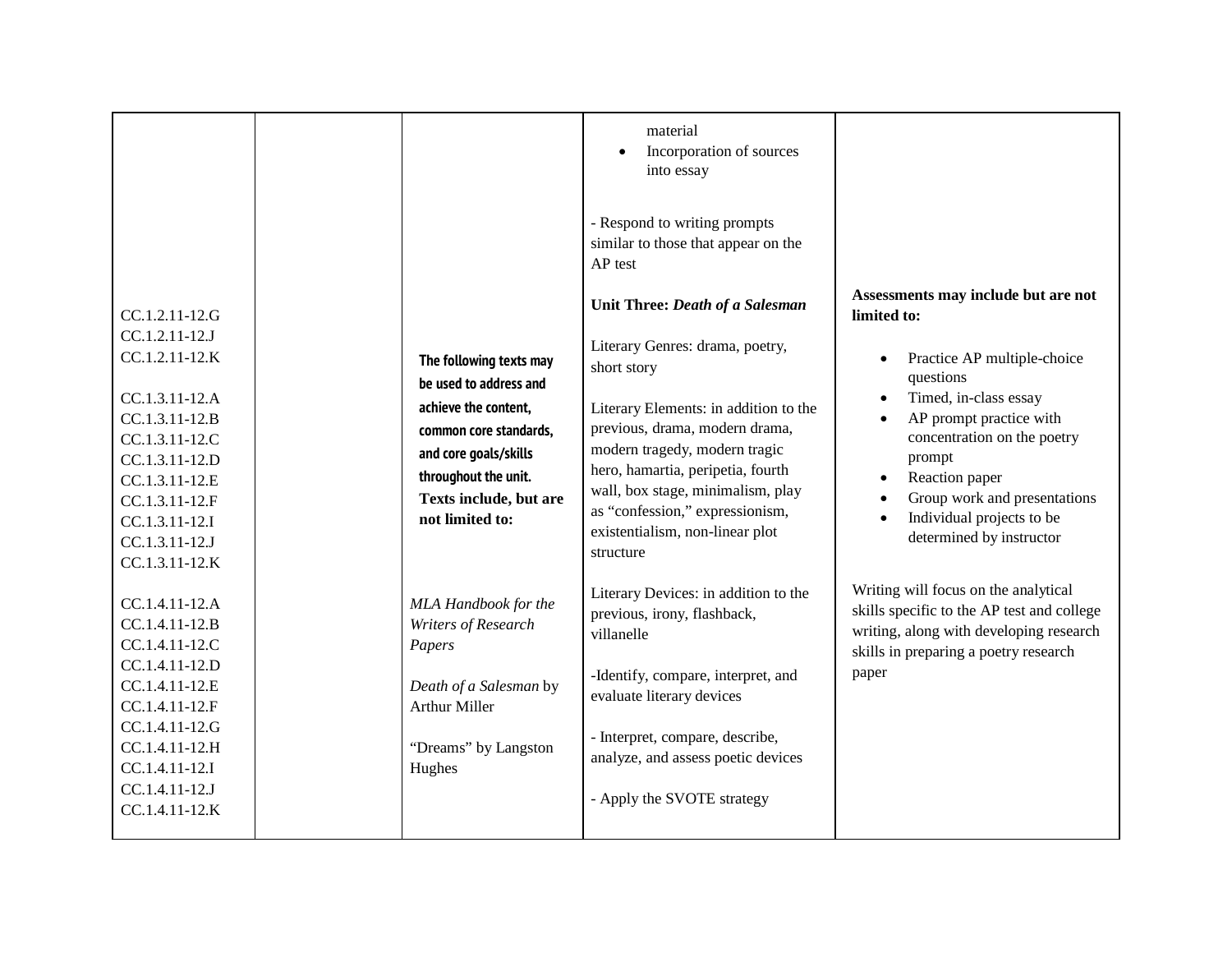| CC.1.4.11-12.L<br>CC.1.4.11-12.S | "Do Not Go Gentle" by<br><b>Dylan Thomas</b> | - Apply literary theories to arrive at<br>interpretation of literature         |  |
|----------------------------------|----------------------------------------------|--------------------------------------------------------------------------------|--|
| CC.1.4.11-12.V                   | "If" by Rudyard Kipling                      | - Analyze how structure contributes<br>to theme                                |  |
|                                  | "Discovery of a Father"                      |                                                                                |  |
|                                  | by Sherwood Anderson                         | - Analyze the impact of setting on                                             |  |
|                                  |                                              | presentation of theme, in this case,                                           |  |
|                                  | "Shaving" by Leslie<br><b>Norris</b>         | the theme of the American Dream                                                |  |
|                                  |                                              | -Identify and assess effectiveness                                             |  |
|                                  | "One Art" by Elizabeth<br>Bishop             | of point of view                                                               |  |
|                                  |                                              | -Analyze the impact of culture and                                             |  |
|                                  |                                              | beliefs on writing practices and                                               |  |
|                                  |                                              | content                                                                        |  |
|                                  |                                              | - Determine and examine the                                                    |  |
|                                  |                                              | different elements that contribute to<br>style                                 |  |
|                                  |                                              | - Analyze the impact of music in                                               |  |
|                                  |                                              | determination of mood                                                          |  |
|                                  |                                              | - Analyze staging techniques and<br>their contribution to dramatic             |  |
|                                  |                                              | presentation                                                                   |  |
|                                  |                                              | - Respond to writing prompts<br>similar to those that appear on the<br>AP test |  |
|                                  |                                              | - Continue to apply writing skills to<br>produce independently the research    |  |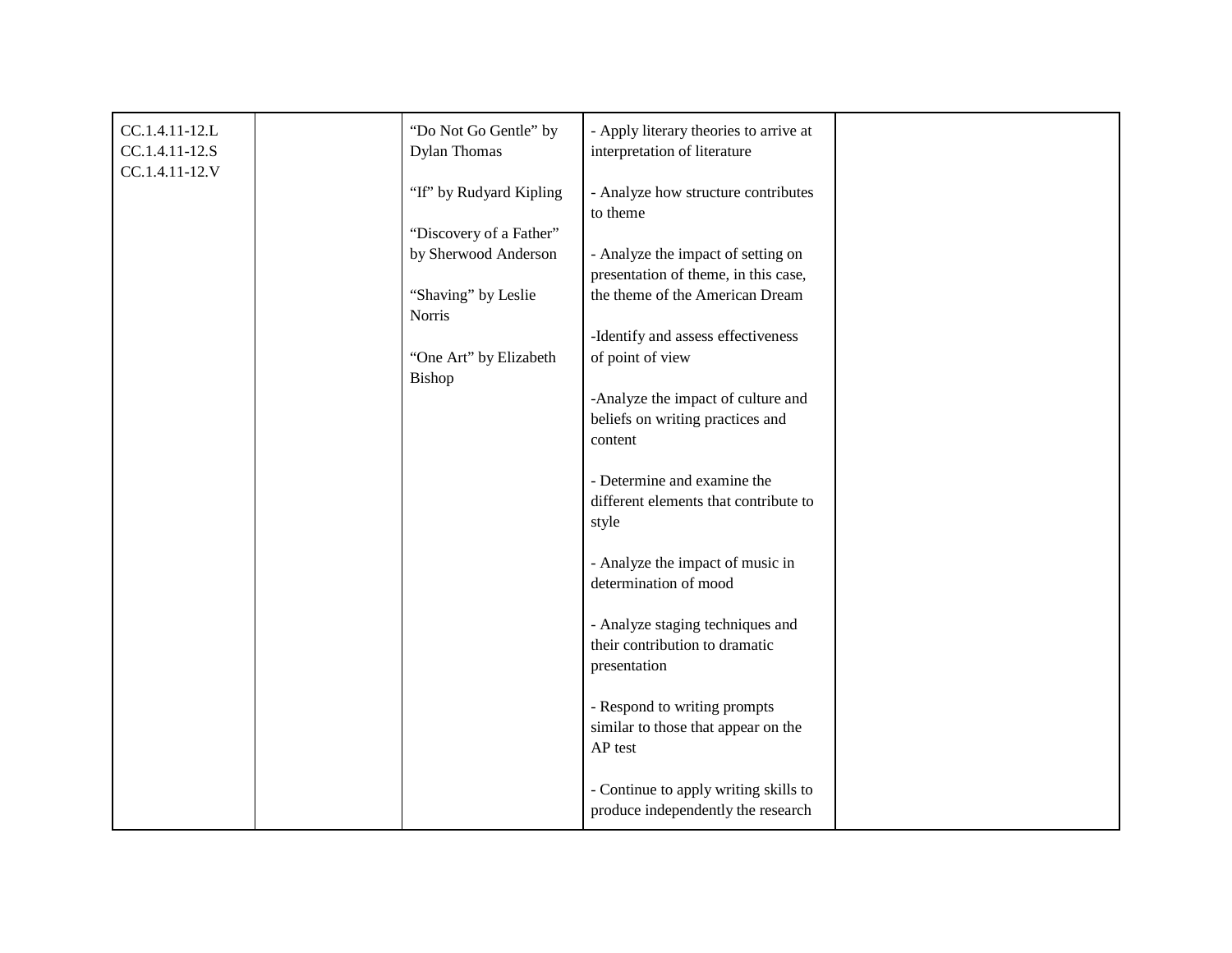|  | paper:<br>Locating and evaluating<br>$\bullet$<br>sources<br>Note-taking<br>$\bullet$<br>Thesis formation<br>$\bullet$<br>In-text citations<br>$\bullet$<br>Synthesis of source<br>$\bullet$<br>material<br>Incorporation of sources<br>$\bullet$<br>into essay |  |
|--|-----------------------------------------------------------------------------------------------------------------------------------------------------------------------------------------------------------------------------------------------------------------|--|
|  |                                                                                                                                                                                                                                                                 |  |

**Time Frame: 2nd Marking Period**

| <b>COMMON</b><br><b>CORE</b><br><b>STANDARDS</b> | PA<br><b>CORE</b><br><b>STANDARDS</b>                             | <b>CONTENT</b><br><b>RESOURCES</b>                                                                                                                                                                                                                                                                        | <b>CONTENT/</b><br>THEMIE                                         | <b>ASSESSMENTS</b>                                                                                                                          |
|--------------------------------------------------|-------------------------------------------------------------------|-----------------------------------------------------------------------------------------------------------------------------------------------------------------------------------------------------------------------------------------------------------------------------------------------------------|-------------------------------------------------------------------|---------------------------------------------------------------------------------------------------------------------------------------------|
| $CC.1.2.11-12.J$<br>CC.1.2.11-12.K               | See appendix for<br>specific language<br>of PA Core<br>Standards. | The following texts<br>may be used to<br>address and achieve<br>the content, common<br>core standards, AP<br>requirements, and<br>core goals/skills<br>throughout the unit.<br>Texts include, but are<br>not limited to:<br>Teacher-generated lists of<br>AP-recommended literary<br>and rhetorical terms | <b>Vocabulary</b><br>•Word acquisition, application, and<br>usage | Assessments may include but are not<br>limited to:<br>Objective tests<br>٠<br>Use in daily discussions<br>Use in essay writing<br>$\bullet$ |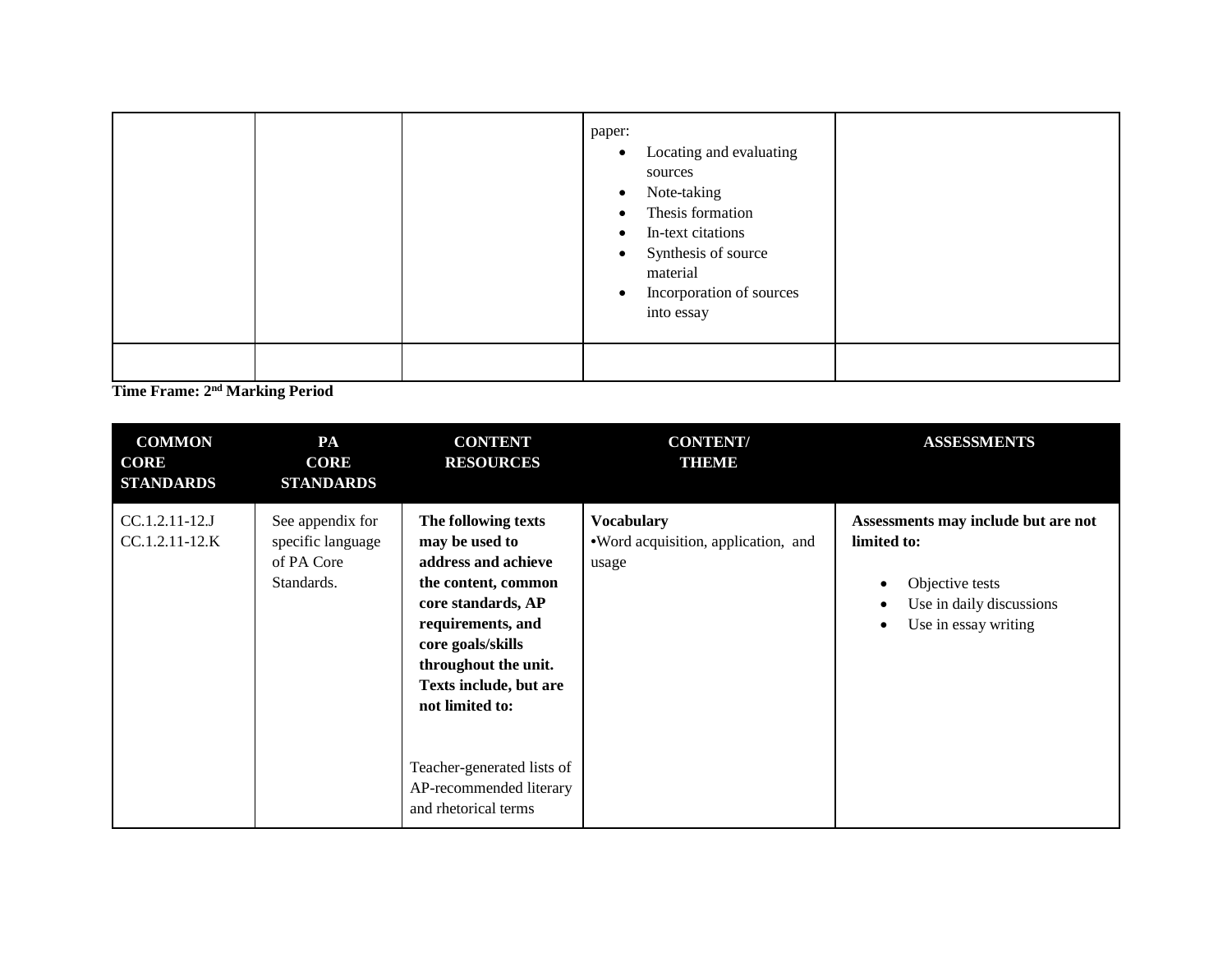| CC.1.2.11-12.G | MLA Handbook for the   | <b>Unit Four: The Chosen</b>           | Assessments may include but are not        |
|----------------|------------------------|----------------------------------------|--------------------------------------------|
| CC.1.2.11-12.J | Writers of Research    |                                        | limited to:                                |
| CC.1.2.11-12.K | Papers                 | Literary Genres - novel, folktale,     |                                            |
|                |                        | short story, poetry                    | Practice AP multiple-choice<br>$\bullet$   |
| CC.1.3.11-12.B | The Chosen by Chaim    |                                        | questions                                  |
| CC.1.3.11-12.C | Potok                  | Literary Elements - in addition to     | Timed, in-class essay<br>$\bullet$         |
| CC.1.3.11-12.D |                        | previous, maturation novel and         | AP prompt practice with                    |
| CC.1.3.11-12.E | "The Rabbi's Son," an  | Bildungsroman                          | concentration on the poetry                |
| CC.1.3.11-12.F | Hasidic folktale       |                                        | prompt                                     |
| CC.1.3.11-12.I |                        | Literary Devices - in addition to      | Reaction paper<br>$\bullet$                |
| CC.1.3.11-12.J | "The Clever Man and    | previous, foreshadowing and            | Group work and presentations               |
| CC.1.3.11-12.K | the Simple Man," an    | emphasis on methods of                 | Continuing work on research                |
|                | Hasidic folktale       | characterization                       | paper                                      |
| CC.1.4.11-12.A |                        |                                        | Individual projects to be<br>$\bullet$     |
| CC.1.4.11-12.B | "My Father Sits in the | - Identify, compare, interpret, and    | determined by instructor                   |
| CC.1.4.11-12.C | Dark" by Jerome        | evaluate literary devices              |                                            |
| CC.1.4.11-12.D | Weidman                |                                        | Writing will focus on the analytical       |
| CC.1.4.11-12.E |                        | - Interpret, compare, describe,        | skills specific to the AP test and college |
| CC.1.4.11-12.F | "A Shocking Accident"  | analyze, and assess poetic devices     | writing, along with developing research    |
| CC.1.4.11-12.G | by Graham Greene       |                                        | skills in preparing a poetry research      |
| CC.1.4.11-12.H |                        | - Apply the SVOTE strategy             | paper.                                     |
| CC.1.4.11-12.I | "A Story" by Li-Young  |                                        |                                            |
| CC.1.4.11-12.J | Lee                    | - Apply literary theories to arrive at |                                            |
| CC.1.4.11-12.K |                        | interpretation of literature           |                                            |
| CC.1.4.11-12.L | "Walking Away" by C.   |                                        |                                            |
| CC.1.4.11-12.S | Day Lewis              | - Analyze how structure contributes    |                                            |
| CC.1.4.11-12.V |                        | to theme                               |                                            |
|                |                        |                                        |                                            |
|                |                        | - Analyze the impact of setting on     |                                            |
|                |                        | presentation of theme, in this case    |                                            |
|                |                        | World War II                           |                                            |
|                |                        |                                        |                                            |
|                |                        | -Identify and assess effectiveness     |                                            |
|                |                        | of point of view                       |                                            |
|                |                        |                                        |                                            |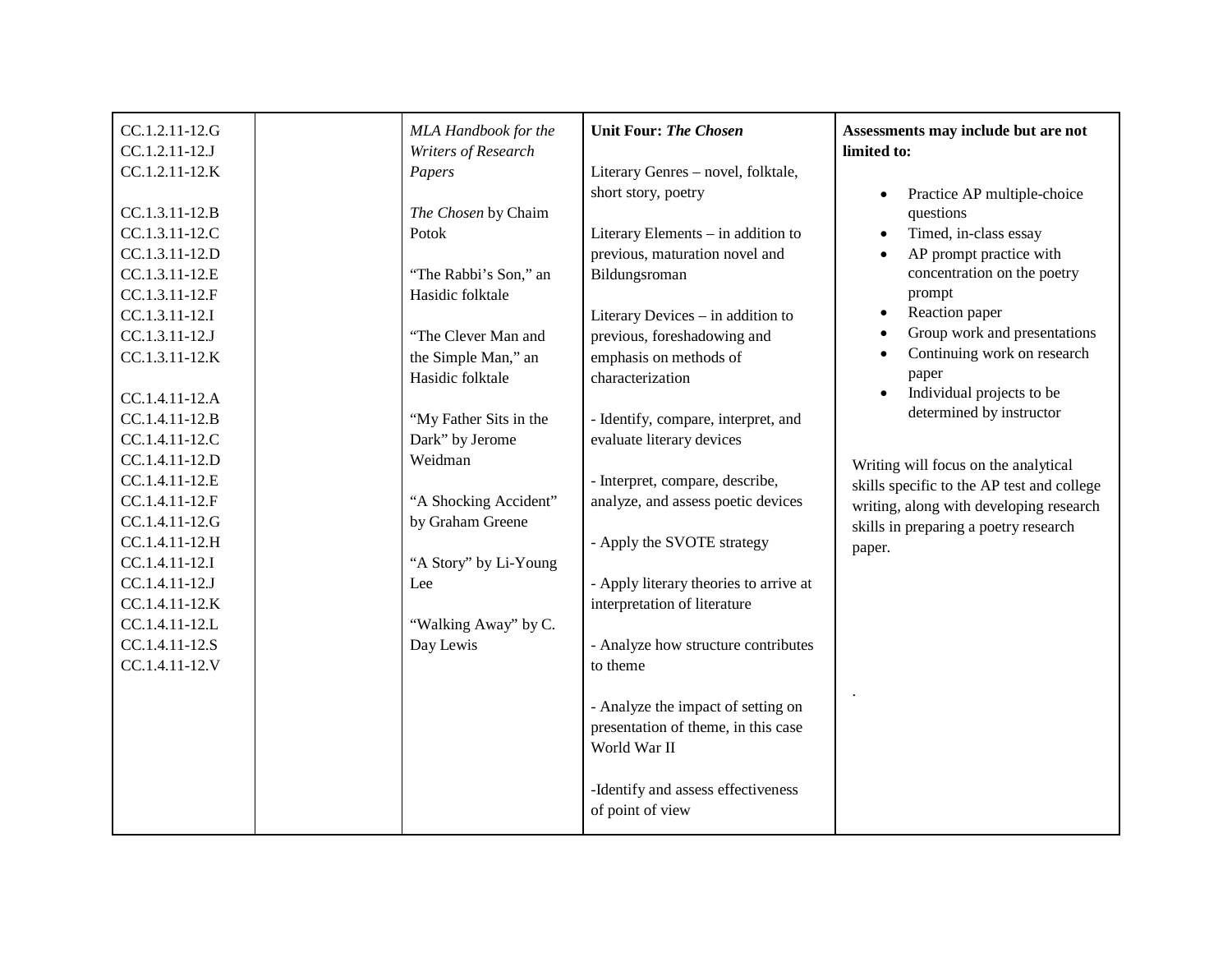|                                                    |                                                   | -Analyze the impact of culture and<br>beliefs on writing practices and<br>content<br>- Determine and examine the<br>different elements that contribute to<br>style<br>- Respond to writing prompts<br>similar to those that will appear on<br>the AP test<br>- Continue to apply writing skills to<br>produce independently the research<br>paper:<br>Locating and evaluating<br>sources<br>Note-taking<br>$\bullet$<br>Thesis formation<br>In-text citations<br>Synthesis of source<br>material<br>Incorporation of sources<br>into essay |                                                    |
|----------------------------------------------------|---------------------------------------------------|--------------------------------------------------------------------------------------------------------------------------------------------------------------------------------------------------------------------------------------------------------------------------------------------------------------------------------------------------------------------------------------------------------------------------------------------------------------------------------------------------------------------------------------------|----------------------------------------------------|
| CC.1.2.11-12.B<br>CC.1.2.11-12.C<br>CC.1.2.11-12.D | The following texts may<br>be used to address and | Unit Five: The Raisin in the Sun                                                                                                                                                                                                                                                                                                                                                                                                                                                                                                           | Assessments may include but are not<br>limited to: |
| CC.1.2.11-12.E                                     | achieve the content,                              | Literary Genres - drama, essay,                                                                                                                                                                                                                                                                                                                                                                                                                                                                                                            |                                                    |
| CC.1.2.11-12.F                                     | common core standards,                            | poetry                                                                                                                                                                                                                                                                                                                                                                                                                                                                                                                                     | Practice AP multiple-choice                        |
| CC.1.2.11-12.G                                     | and core goals/skills                             | Literary Elements - in addition to                                                                                                                                                                                                                                                                                                                                                                                                                                                                                                         | questions                                          |
|                                                    | throughout the unit.                              | previous, dramatic premise/                                                                                                                                                                                                                                                                                                                                                                                                                                                                                                                | Short answer                                       |
| CC.1.3.11-12.C                                     | Texts include, but are                            | situation, inciting incident, plot                                                                                                                                                                                                                                                                                                                                                                                                                                                                                                         | AP prompt practice, with                           |
| CC.1.3.11-12.D                                     |                                                   | point, exposition, complications,                                                                                                                                                                                                                                                                                                                                                                                                                                                                                                          | concentration on the poetry                        |
|                                                    |                                                   |                                                                                                                                                                                                                                                                                                                                                                                                                                                                                                                                            |                                                    |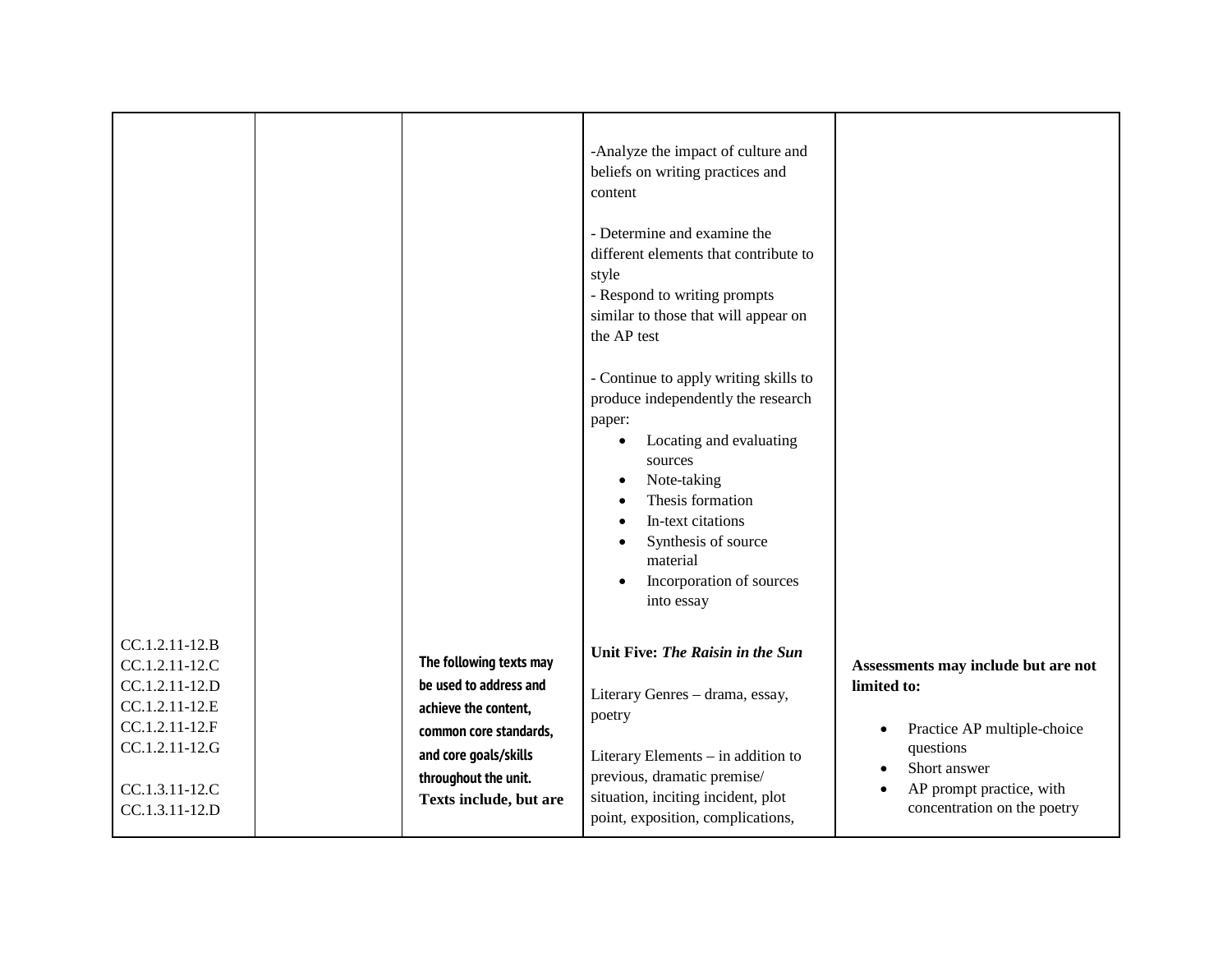| CC.1.3.11-12.E | not limited to:          | culmination                            | prompt                                     |
|----------------|--------------------------|----------------------------------------|--------------------------------------------|
| CC.1.3.11-12.F |                          |                                        | Reaction paper                             |
| CC.1.3.11-12.G | MLA Handbook for the     | Literary Devices - in addition to      | Group work and presentations               |
| CC.1.3.11-12.I | Writers of Research      | previous, allusion, dialect,           | Progress on research paper                 |
| CC.1.3.11-12.J | Papers                   | monologue, and stereotypes             | Individual projects to be                  |
| CC.1.3.11-12.K |                          |                                        | determined by instructor                   |
|                | Raisin in the Sun by     | -Identify, compare, interpret, and     |                                            |
| CC.1.4.11-12.A | Lorraine Hansberry       | evaluate literary devices              |                                            |
| CC.1.4.11-12.B |                          |                                        | Writing will focus on the analytical       |
| CC.1.4.11-12.C | Raisin in the Sun - film | - Interpret, compare, describe,        | skills specific to the AP test and college |
| CC.1.4.11-12.D | directed by Kenney       | analyze, and assess poetic devices     | writing, along with finalizing research    |
| CC.1.4.11-12.E | Leon                     |                                        | to write poetry research paper.            |
| CC.1.4.11-12.F |                          | - Apply the SVOTE strategy             |                                            |
| CC.1.4.11-12.G | "Ballad of Birmingham"   |                                        |                                            |
| CC.1.4.11-12.H | by Dudley Russell        | - Apply literary theories to arrive at |                                            |
| CC.1.4.11-12.I |                          | interpretation of literature           |                                            |
| CC.1.4.11-12.J | "kitchenette building"   |                                        |                                            |
| CC.1.4.11-12.K | by Gwendolyn Brooks      | - Analyze the impact of setting on     |                                            |
| CC.1.4.11-12.L |                          | presentation of theme                  |                                            |
| CC.1.4.11-12.S | "Montage of a Dream      |                                        |                                            |
| CC.1.4.11-12.V | Deferred" by Langston    | -Identify and assess means to          |                                            |
|                | Hughes                   | establish tone to affect mood          |                                            |
|                | "Let America Be          | -Analyze the impact of culture and     |                                            |
|                | America Again" by        | beliefs on writing practices and       |                                            |
|                | <b>Langston Hughes</b>   | content, specifically the civil rights |                                            |
|                |                          | movement                               |                                            |
|                | from To Be Young,        |                                        |                                            |
|                | Gifted, and Black by     | - Determine and examine the            |                                            |
|                | Lorraine Hansberry       | different elements that contribute to  |                                            |
|                |                          | style                                  |                                            |
|                |                          | - Understand and appreciate the        |                                            |
|                |                          | richness that allusions bring to a     |                                            |
|                |                          |                                        |                                            |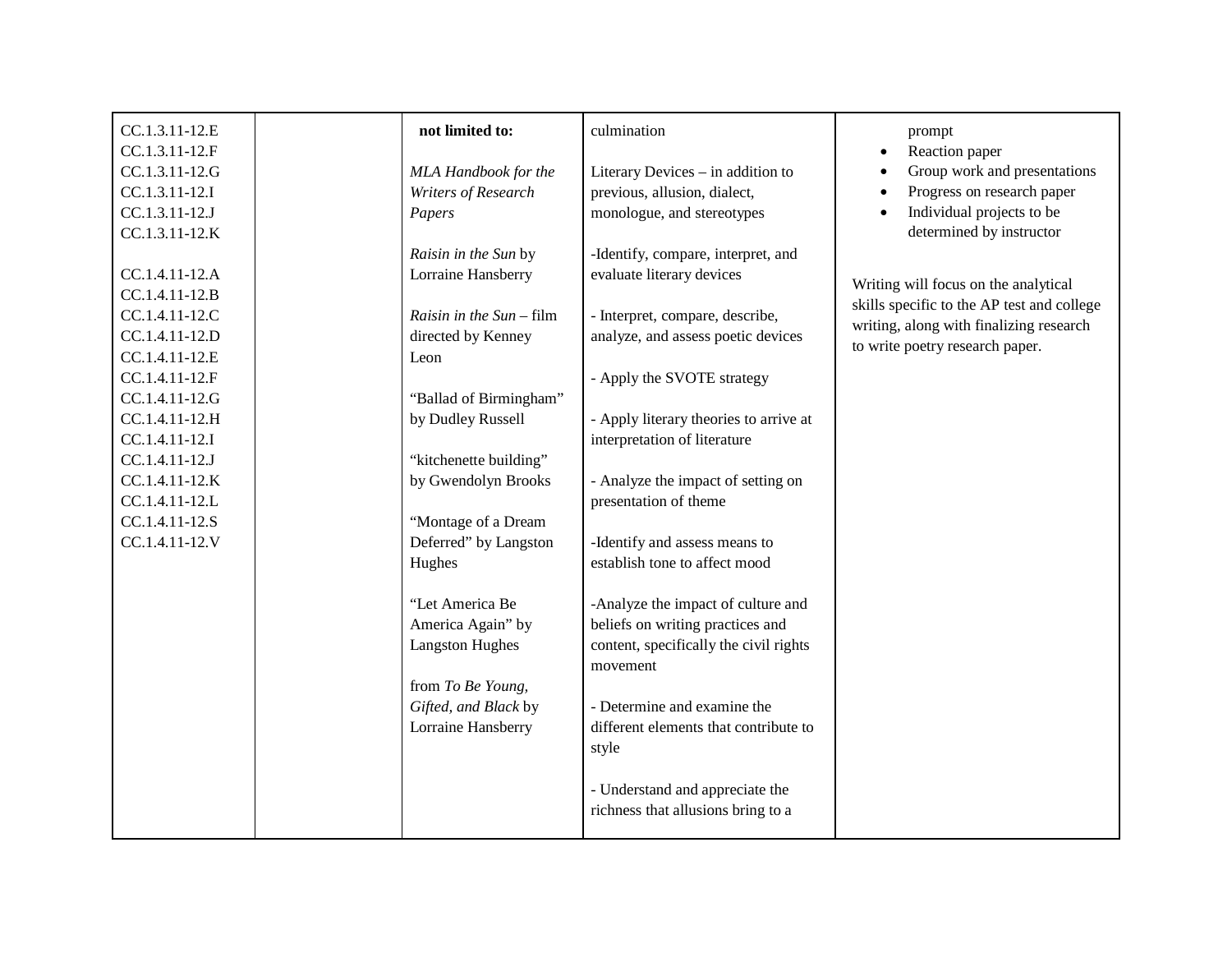|                                                                                                          |                                                                                                                              | work<br>- Examine how cultural and gender<br>stereotypes affect a character's<br>actions<br>- Discuss the skills needed to adapt<br>a written work to the stage or screen<br>- Continue to apply writing skills to<br>produce independently the research<br>paper:<br>Locating and evaluating<br>$\bullet$<br>sources<br>Note-taking<br>$\bullet$<br>Thesis formation<br>$\bullet$<br>In-text citations<br>$\bullet$<br>Synthesis of source<br>$\bullet$<br>material<br>Incorporation of sources<br>$\bullet$<br>into essay<br>Response to writing<br>$\bullet$<br>prompts similar to those<br>that will appear on the AP<br>test |                                                                                                                                            |
|----------------------------------------------------------------------------------------------------------|------------------------------------------------------------------------------------------------------------------------------|-----------------------------------------------------------------------------------------------------------------------------------------------------------------------------------------------------------------------------------------------------------------------------------------------------------------------------------------------------------------------------------------------------------------------------------------------------------------------------------------------------------------------------------------------------------------------------------------------------------------------------------|--------------------------------------------------------------------------------------------------------------------------------------------|
| CC.1.2.11-12.J<br>CC.1.2.11-12.K<br>CC.1.3.11-12.C<br>CC.1.3.11-12.D<br>CC.1.3.11-12.E<br>CC.1.3.11-12.F | The following texts may<br>be used to address and<br>achieve the content,<br>common core standards,<br>and core goals/skills | <b>Unit Six: Othello</b><br>Literary Genres: tragedy, poetry<br>Literary Elements: in addition to<br>previous, Aristotelian definition of<br>tragedy, structure of Shakespearean                                                                                                                                                                                                                                                                                                                                                                                                                                                  | Assessments may include but are not<br>limited to:<br>Practice AP multiple-choice<br>questions<br>Short answer<br>AP prompt practice, with |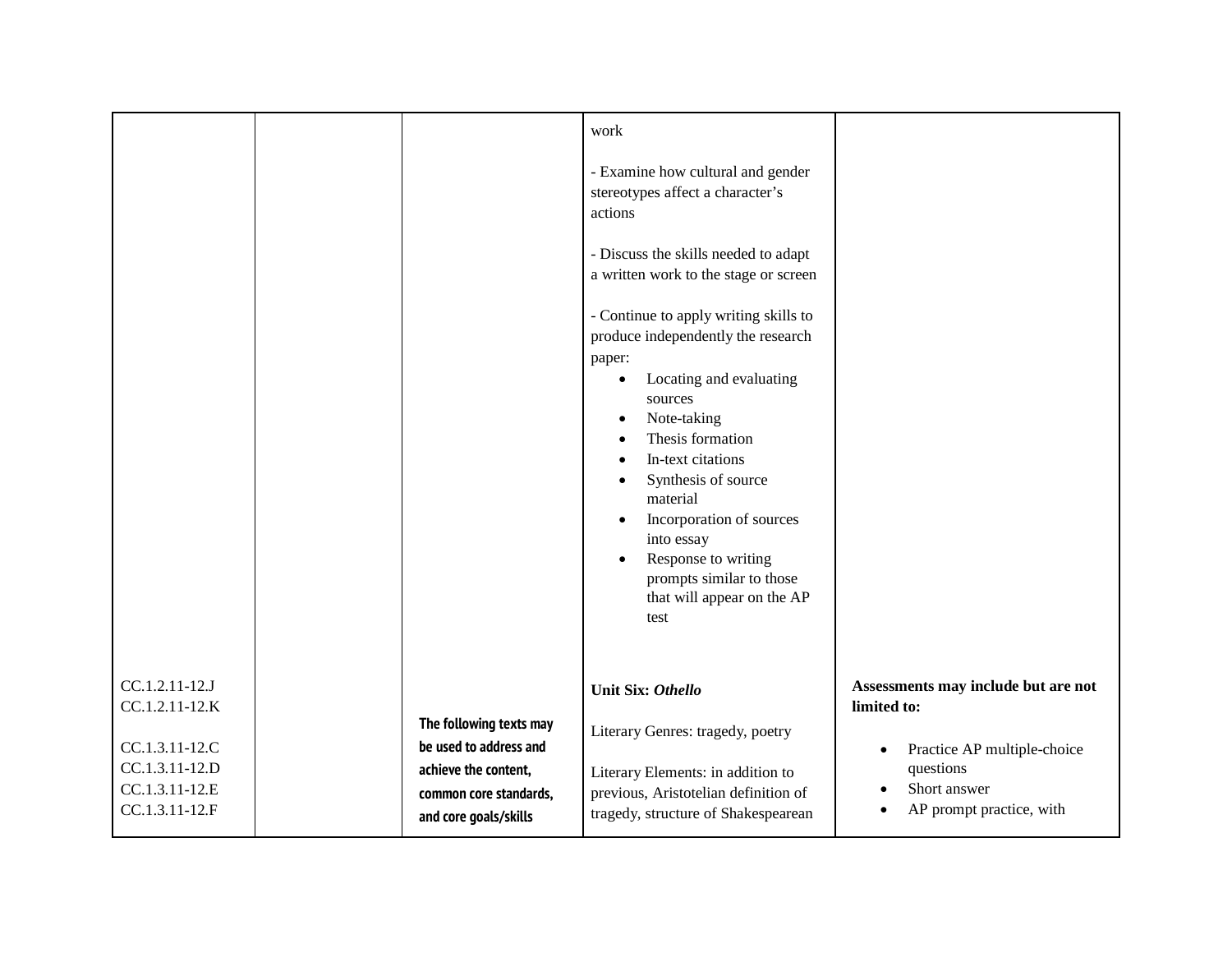| CC.1.3.11-12.I<br>CC.1.3.11-12.J<br>CC.1.3.11-12.K<br>CC.1.4.11-12.A                                                       | throughout the unit.<br>Texts include, but are<br>not limited to:                                                   | tragedy, Shakespearean tragic hero,<br>hubris, soliloquy, aside, catharsis<br>Literary Devices – in addition to the<br>previous, blank verse, iambic                                                                                                                 | concentration on the poetry<br>prompt<br>Reaction paper<br>$\bullet$<br>Group work and presentations<br>Formal submission of                           |
|----------------------------------------------------------------------------------------------------------------------------|---------------------------------------------------------------------------------------------------------------------|----------------------------------------------------------------------------------------------------------------------------------------------------------------------------------------------------------------------------------------------------------------------|--------------------------------------------------------------------------------------------------------------------------------------------------------|
| CC.1.4.11-12.B<br>CC.1.4.11-12.C<br>CC.1.4.11-12.D<br>CC.1.4.11-12.E<br>CC.1.4.11-12.F<br>CC.1.4.11-12.G                   | MLA Handbook for the<br>Writers of Research<br>Papers<br>Othello by William<br>Shakespeare                          | pentameter, sonnet types,<br>Alexandrine, lyric, sonnet sequence,<br>trope, dramatic irony, heroic<br>couplet, internal rhyme, parallel<br>construction                                                                                                              | research paper<br>Individual projects to be<br>$\bullet$<br>determined by instructor<br>Writing will focus on final preparations<br>of research paper. |
| CC.1.4.11-12.H<br>CC.1.4.11-12.I<br>CC.1.4.11-12.J<br>CC.1.4.11-12.K<br>CC.1.4.11-12.L<br>CC.1.4.11-12.S<br>CC.1.4.11-12.V | "Sonnet 75" by Edmund<br>Spenser<br>"Sonnet 31" by Sir<br>Philip Sidney                                             | -Identify, compare, interpret, and<br>evaluate literary devices<br>- Interpret, compare, describe,<br>analyze, and assess poetic devices<br>as evidenced in sonnets                                                                                                  |                                                                                                                                                        |
|                                                                                                                            | "Sonnet 39" by Sir<br>Philip Sidney<br>"Sonnet 29" by William<br>Shakespeare                                        | - Apply the SVOTE strategy<br>- Apply literary theories to arrive at<br>interpretation of literature                                                                                                                                                                 |                                                                                                                                                        |
|                                                                                                                            | "Sonnet 18" by William<br>Shakespeare<br>"Sonnet 106" by<br>William Shakespeare<br>"On the Sonnet" by John<br>Keats | - Analyze how Shakespearean<br>structure contributes to theme<br>- Analyze the impact of setting on<br>presentation of theme, in this case,<br>jealousy and revenge<br>-Analyze the impact of Renaissance<br>culture and beliefs on writing<br>practices and content |                                                                                                                                                        |
|                                                                                                                            | "Sonnet" by Billy                                                                                                   | - Determine and examine the                                                                                                                                                                                                                                          |                                                                                                                                                        |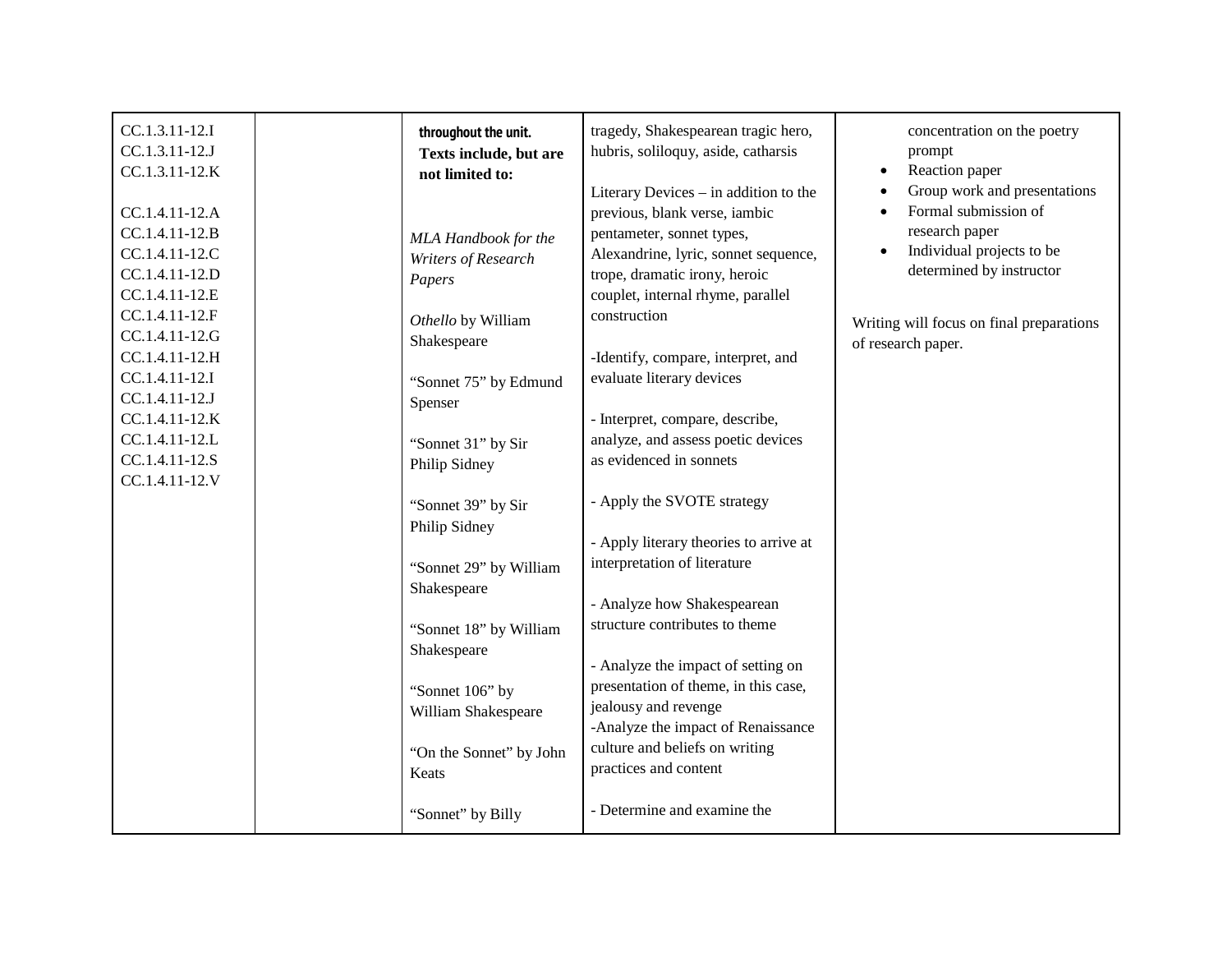|  | $\operatorname{Collins}$ | different elements that contribute to<br>style                                         |  |
|--|--------------------------|----------------------------------------------------------------------------------------|--|
|  |                          | - Apply and analyze Aristotelean<br>principles of tragedy                              |  |
|  |                          | - Respond to writing prompts<br>similar to those that appear on the<br>${\sf AP}$ test |  |
|  |                          | - Prepare formal submission of<br>research paper                                       |  |
|  |                          |                                                                                        |  |
|  |                          |                                                                                        |  |
|  |                          |                                                                                        |  |
|  |                          |                                                                                        |  |
|  |                          |                                                                                        |  |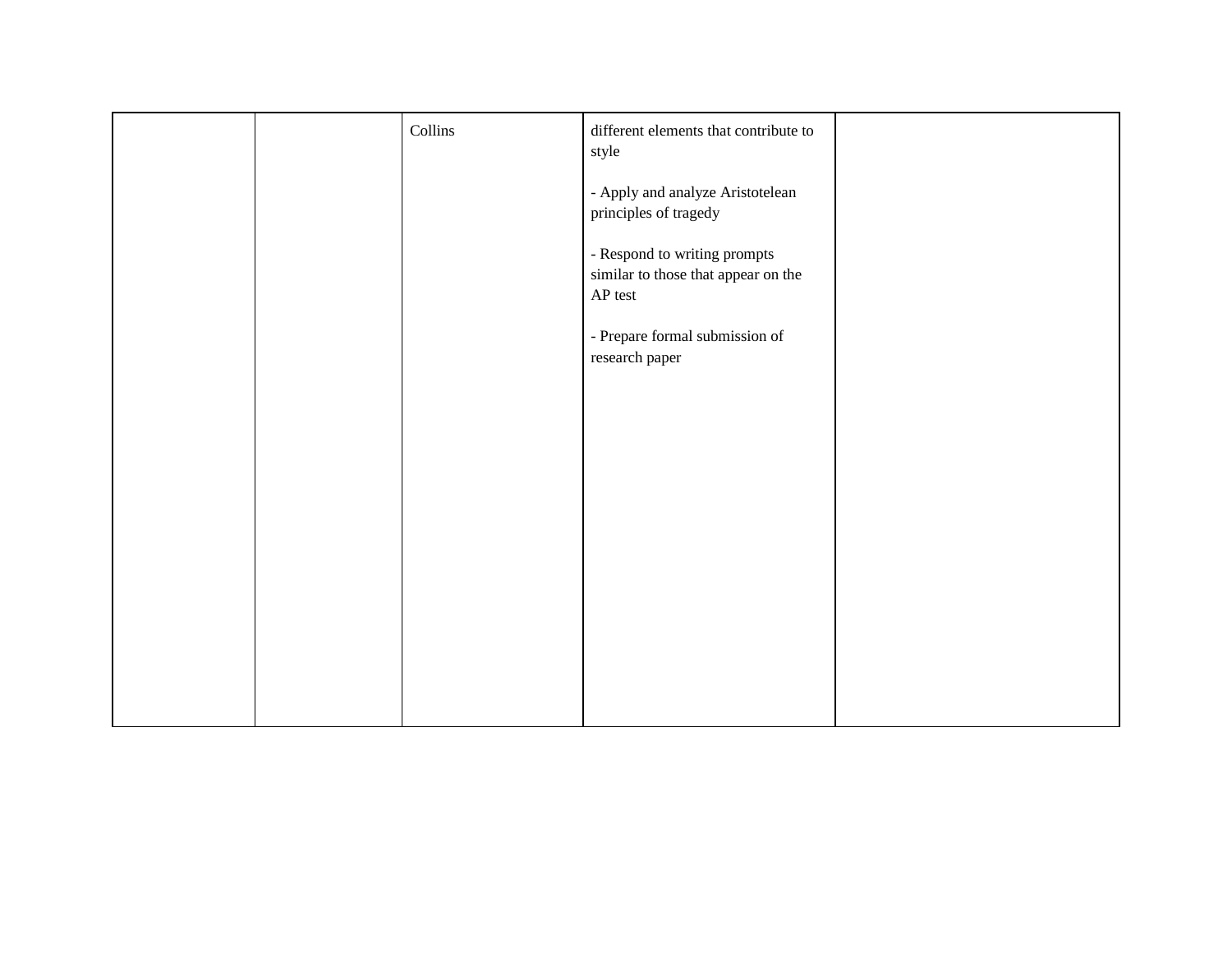## **Time Frame: 3rd Marking Period**

| <b>COMMON CORE</b><br><b>STANDARDS</b>                                                                                                                         | PA<br><b>CORE</b><br><b>STANDARDS</b>                             | <b>CONTENT RESOURCES</b>                                                                                                                                                                          | <b>CONTENT/</b><br><b>THEME</b>                                                                                                                                                                               | <b>ASSESSMENTS</b> |
|----------------------------------------------------------------------------------------------------------------------------------------------------------------|-------------------------------------------------------------------|---------------------------------------------------------------------------------------------------------------------------------------------------------------------------------------------------|---------------------------------------------------------------------------------------------------------------------------------------------------------------------------------------------------------------|--------------------|
| CC.1.2.11-12.J<br>$CC.1.2.11-12.K$                                                                                                                             | See appendix for<br>specific language<br>of PA Core<br>Standards. | The following texts may<br>be used to address and<br>achieve the content,<br>common core standards,<br>and core goals/skills<br>throughout the unit.<br>Texts include, but are<br>not limited to: | <b>Vocabulary</b><br>•Term acquisition, application, and usage                                                                                                                                                |                    |
|                                                                                                                                                                |                                                                   | Teacher-generated lists<br>of AP-recommended<br>literary and rhetorical<br>terms                                                                                                                  |                                                                                                                                                                                                               |                    |
| CC.1.2.11-12.J<br>CC.1.2.11-12.K<br>CC.1.3.11-12.A<br>CC.1.3.11-12.C<br>CC.1.3.11-12.E<br>CC.1.3.11-12.F<br>CC.1.3.11-12.I<br>CC.1.3.11-12.J<br>CC.1.3.11-12.K |                                                                   | Any Shakespeare title<br>available in the English<br>department                                                                                                                                   | Unit Seven: Shakespearean Lit<br><b>Circles</b><br>Literary Genres - tragedy, comedy,<br>history<br>Literary Elements - as discussed in<br>Othello unit<br>Literary Devices - as discussed in<br>Othello unit |                    |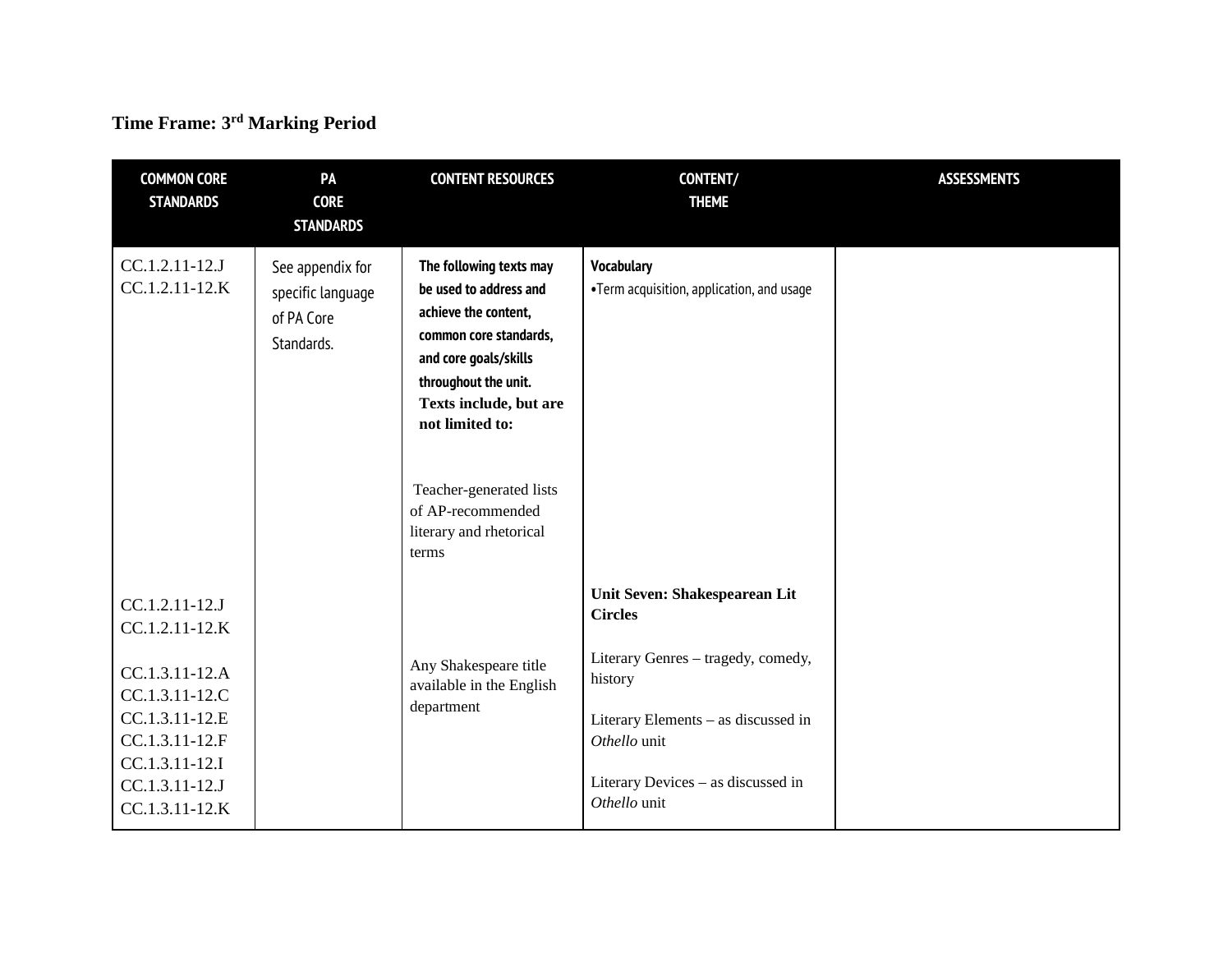|                                                                                                                                                                                                                                        |                                                                                                                                                                                                  | Group analysis of an independently<br>chosen Shakespearean title                                                                                                                                                                                                                                                                                                            |  |
|----------------------------------------------------------------------------------------------------------------------------------------------------------------------------------------------------------------------------------------|--------------------------------------------------------------------------------------------------------------------------------------------------------------------------------------------------|-----------------------------------------------------------------------------------------------------------------------------------------------------------------------------------------------------------------------------------------------------------------------------------------------------------------------------------------------------------------------------|--|
| CC.1.2.11-12.A<br>CC.1.2.11-12.B<br>CC.1.2.11-12.C<br>CC.1.2.11-12.D<br>CC.1.2.11-12.F<br>CC.1.2.11-12.H<br>CC.1.2.11-12.I<br>CC.1.2.11-12.J<br>CC.1.2.11-12.K<br>CC.1.2.11-12.L                                                       | The following texts may be<br>used to address and achieve<br>the content, common core<br>standards, and core<br>goals/skills throughout the<br>unit. Texts include, but<br>are not limited to:   | Unit Eight: A Handmaid's Tale<br>Literary Genres: novel, short story,<br>essay, satire<br>Literary Elements: in addition to<br>previous, Horatian and Juvenalian<br>satires, dystopia/ utopia, types of<br>novels, epigraph, science fiction,<br>speculative fiction                                                                                                        |  |
| CC.1.3.11-12.D<br>CC.1.3.11-12.E<br>CC.1.3.11-12.F<br>CC.1.3.11-12.I<br>CC.1.3.11-12.J<br>CC.1.3.11-12.K<br>CC.1.3.11-12.C<br>CC.1.3.11-12.D<br>CC.1.3.11-12.E<br>CC.1.3.11-12.F<br>CC.1.3.11-12.I<br>CC.1.3.11-12.J<br>CC.1.3.11-12.K | A Handmaid's Taleby<br>Margaret Atwood<br>"The Lottery" by Shirley<br>Jackson<br>from "What Would it be Like if<br>Women Won" by Gloria<br>Steinem<br>from Rape of the Lock by<br>Alexander Pope | Literary Devices: in addition to<br>previous, euphemism, palimpsest<br>- Identify, compare, interpret, and<br>evaluate literary devices<br>- Interpret, compare, describe,<br>analyze, and assess poetic devices<br>- Apply the SVOTE strategy<br>- Apply literary theories to arrive at<br>interpretation of literature<br>- Analyze how structure contributes<br>to theme |  |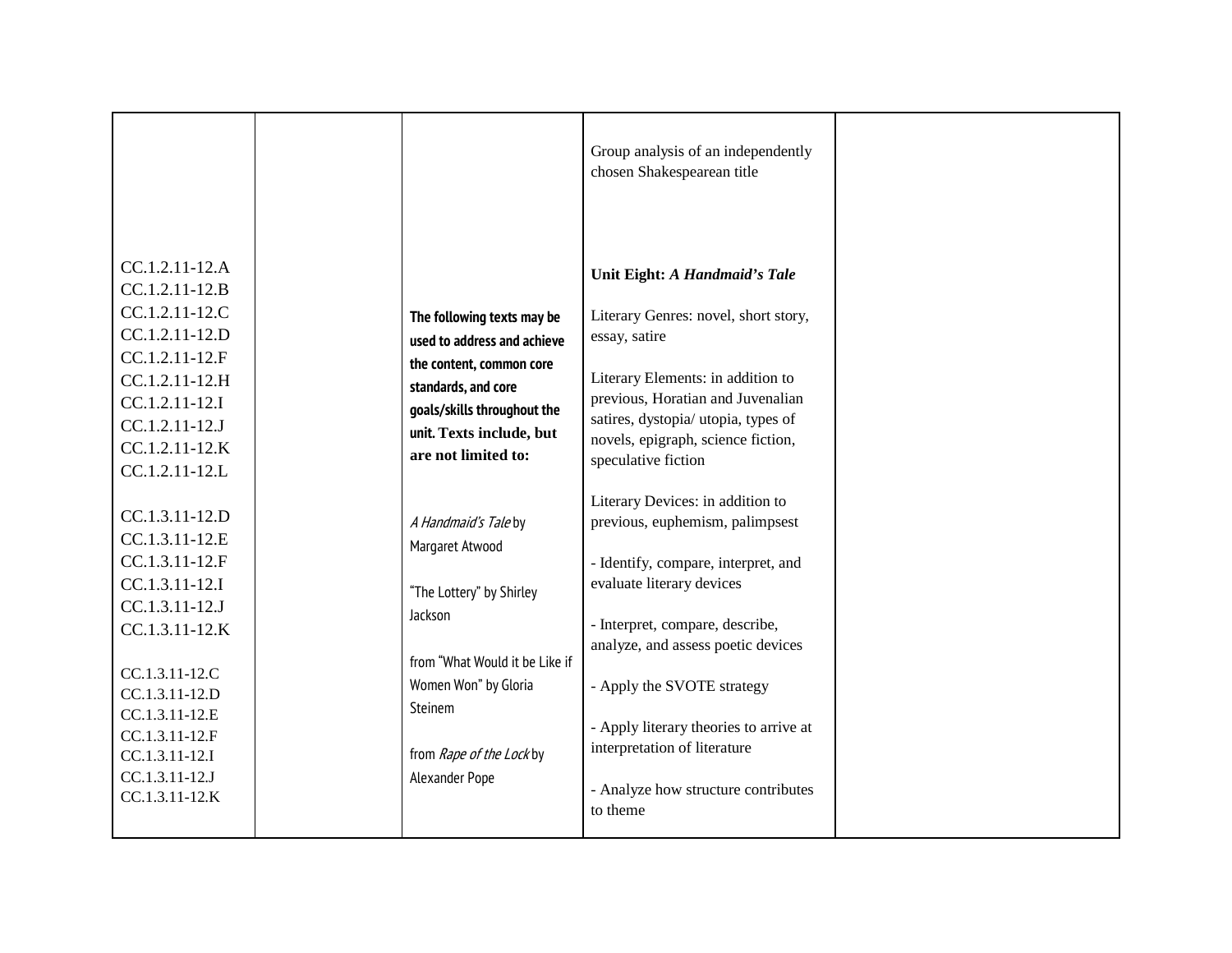| CC.1.4.11-12.A | from Gulliver's Travels by | - Analyze the impact of setting on       |  |
|----------------|----------------------------|------------------------------------------|--|
| CC.1.4.11-12.B | Jonathan Swift             | presentation of theme, in this case a    |  |
| CC.1.4.11-12.C |                            | dystopian world                          |  |
| CC.1.4.11-12.D | "A Modest Proposal" by     |                                          |  |
| CC.1.4.11-12.E | Jonathan Swift             | -Identify and assess effectiveness       |  |
| CC.1.4.11-12.F |                            | of point of view                         |  |
| CC.1.4.11-12.G |                            |                                          |  |
| CC.1.4.11-12.H |                            | -Analyze the impact of culture and       |  |
| CC.1.4.11-12.I |                            | beliefs on writing practices and         |  |
| CC.1.4.11-12.J |                            | content and apply Atwood's use of        |  |
| CC.1.4.11-12.K |                            | a palimpsest                             |  |
| CC.1.4.11-12.L |                            |                                          |  |
| CC.1.4.11-12.V |                            | - Determine and examine the              |  |
|                |                            | different elements that contribute to    |  |
|                |                            | style, including, in this case, shift in |  |
|                |                            | tensing, flashbacks, first-person        |  |
|                |                            | narrative voice, and physical            |  |
|                |                            | division of chapters and sections        |  |
|                |                            |                                          |  |
|                |                            | -Offer a close reading of a short        |  |
|                |                            | passage and support all assertions       |  |
|                |                            | and interpretations with direct          |  |
|                |                            | evidence from the text                   |  |
|                |                            |                                          |  |
|                |                            | - Respond to writing prompts             |  |
|                |                            | similar to those that will appear on     |  |
|                |                            | the AP test                              |  |
|                |                            |                                          |  |
| CC.1.2.11-12.B |                            | <b>Unit Nine: Frankenstein</b>           |  |
| CC.1.2.11-12.C |                            |                                          |  |
|                |                            | Literary Genres: novel, poetry,          |  |
| CC.1.2.11-12.D |                            | myth, legend, essay                      |  |
| CC.1.2.11-12.E |                            |                                          |  |
| CC.1.2.11-12.F |                            | Literary Elements: in addition to        |  |
|                |                            |                                          |  |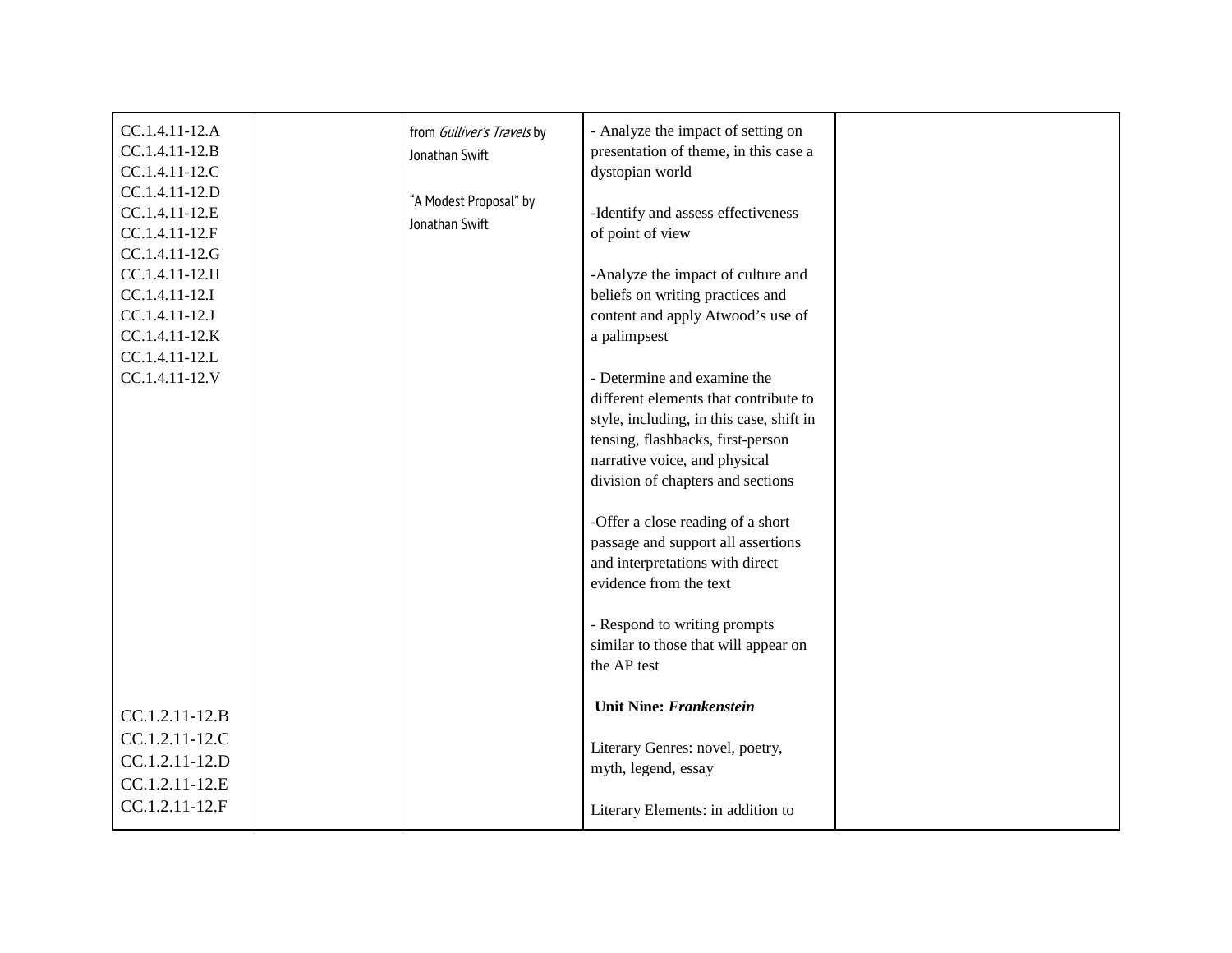|                                | previous, cautionary tale                                                                                                                                                                                                                                                                                                                                                                    |                                                                                                                                                                                                                                                                                                                                                                                                                                                                                                                                                                                                                                              |
|--------------------------------|----------------------------------------------------------------------------------------------------------------------------------------------------------------------------------------------------------------------------------------------------------------------------------------------------------------------------------------------------------------------------------------------|----------------------------------------------------------------------------------------------------------------------------------------------------------------------------------------------------------------------------------------------------------------------------------------------------------------------------------------------------------------------------------------------------------------------------------------------------------------------------------------------------------------------------------------------------------------------------------------------------------------------------------------------|
|                                |                                                                                                                                                                                                                                                                                                                                                                                              |                                                                                                                                                                                                                                                                                                                                                                                                                                                                                                                                                                                                                                              |
|                                |                                                                                                                                                                                                                                                                                                                                                                                              |                                                                                                                                                                                                                                                                                                                                                                                                                                                                                                                                                                                                                                              |
|                                |                                                                                                                                                                                                                                                                                                                                                                                              |                                                                                                                                                                                                                                                                                                                                                                                                                                                                                                                                                                                                                                              |
|                                |                                                                                                                                                                                                                                                                                                                                                                                              |                                                                                                                                                                                                                                                                                                                                                                                                                                                                                                                                                                                                                                              |
|                                |                                                                                                                                                                                                                                                                                                                                                                                              |                                                                                                                                                                                                                                                                                                                                                                                                                                                                                                                                                                                                                                              |
|                                |                                                                                                                                                                                                                                                                                                                                                                                              |                                                                                                                                                                                                                                                                                                                                                                                                                                                                                                                                                                                                                                              |
|                                |                                                                                                                                                                                                                                                                                                                                                                                              |                                                                                                                                                                                                                                                                                                                                                                                                                                                                                                                                                                                                                                              |
|                                |                                                                                                                                                                                                                                                                                                                                                                                              |                                                                                                                                                                                                                                                                                                                                                                                                                                                                                                                                                                                                                                              |
|                                |                                                                                                                                                                                                                                                                                                                                                                                              |                                                                                                                                                                                                                                                                                                                                                                                                                                                                                                                                                                                                                                              |
|                                |                                                                                                                                                                                                                                                                                                                                                                                              |                                                                                                                                                                                                                                                                                                                                                                                                                                                                                                                                                                                                                                              |
|                                | - Apply the SVOTE strategy                                                                                                                                                                                                                                                                                                                                                                   |                                                                                                                                                                                                                                                                                                                                                                                                                                                                                                                                                                                                                                              |
| Frankenstein by Mary Shelley   |                                                                                                                                                                                                                                                                                                                                                                                              |                                                                                                                                                                                                                                                                                                                                                                                                                                                                                                                                                                                                                                              |
|                                | - Apply literary theories to arrive at                                                                                                                                                                                                                                                                                                                                                       |                                                                                                                                                                                                                                                                                                                                                                                                                                                                                                                                                                                                                                              |
|                                |                                                                                                                                                                                                                                                                                                                                                                                              |                                                                                                                                                                                                                                                                                                                                                                                                                                                                                                                                                                                                                                              |
|                                |                                                                                                                                                                                                                                                                                                                                                                                              |                                                                                                                                                                                                                                                                                                                                                                                                                                                                                                                                                                                                                                              |
|                                |                                                                                                                                                                                                                                                                                                                                                                                              |                                                                                                                                                                                                                                                                                                                                                                                                                                                                                                                                                                                                                                              |
|                                |                                                                                                                                                                                                                                                                                                                                                                                              |                                                                                                                                                                                                                                                                                                                                                                                                                                                                                                                                                                                                                                              |
|                                |                                                                                                                                                                                                                                                                                                                                                                                              |                                                                                                                                                                                                                                                                                                                                                                                                                                                                                                                                                                                                                                              |
|                                |                                                                                                                                                                                                                                                                                                                                                                                              |                                                                                                                                                                                                                                                                                                                                                                                                                                                                                                                                                                                                                                              |
|                                |                                                                                                                                                                                                                                                                                                                                                                                              |                                                                                                                                                                                                                                                                                                                                                                                                                                                                                                                                                                                                                                              |
|                                |                                                                                                                                                                                                                                                                                                                                                                                              |                                                                                                                                                                                                                                                                                                                                                                                                                                                                                                                                                                                                                                              |
|                                |                                                                                                                                                                                                                                                                                                                                                                                              |                                                                                                                                                                                                                                                                                                                                                                                                                                                                                                                                                                                                                                              |
|                                |                                                                                                                                                                                                                                                                                                                                                                                              |                                                                                                                                                                                                                                                                                                                                                                                                                                                                                                                                                                                                                                              |
| from Vindication of the Rights |                                                                                                                                                                                                                                                                                                                                                                                              |                                                                                                                                                                                                                                                                                                                                                                                                                                                                                                                                                                                                                                              |
| of Women by Mary               |                                                                                                                                                                                                                                                                                                                                                                                              |                                                                                                                                                                                                                                                                                                                                                                                                                                                                                                                                                                                                                                              |
| Wollstonecraft                 |                                                                                                                                                                                                                                                                                                                                                                                              |                                                                                                                                                                                                                                                                                                                                                                                                                                                                                                                                                                                                                                              |
|                                | theme                                                                                                                                                                                                                                                                                                                                                                                        |                                                                                                                                                                                                                                                                                                                                                                                                                                                                                                                                                                                                                                              |
|                                |                                                                                                                                                                                                                                                                                                                                                                                              |                                                                                                                                                                                                                                                                                                                                                                                                                                                                                                                                                                                                                                              |
|                                | -Identify and assess effectiveness                                                                                                                                                                                                                                                                                                                                                           |                                                                                                                                                                                                                                                                                                                                                                                                                                                                                                                                                                                                                                              |
|                                | of point of view                                                                                                                                                                                                                                                                                                                                                                             |                                                                                                                                                                                                                                                                                                                                                                                                                                                                                                                                                                                                                                              |
|                                |                                                                                                                                                                                                                                                                                                                                                                                              |                                                                                                                                                                                                                                                                                                                                                                                                                                                                                                                                                                                                                                              |
|                                | The following texts may<br>be used to address and<br>achieve the content,<br>common core standards,<br>and core goals/skills<br>throughout the unit.<br><b>Texts include, but are</b><br>not limited to:<br>from Paradise Lost by John<br>Milton<br>"Myth of Prometheus"<br>"The Golem - A Jewish<br>Legend" by Isaac Bashevis<br>Singer<br>"Adam's Curse" by William<br><b>Butler Yeats</b> | Literary Devices: in addition to<br>previous, doppelganger, hero, and<br>anti-hero<br>- Identify, compare, interpret, and<br>evaluate literary devices<br>- Interpret, compare, describe,<br>analyze, and assess poetic devices<br>interpretation of literature<br>- Analyze how structure contributes<br>to theme, particularly the use of<br>letters and frame narrative<br>- Analyze the impact of setting on<br>presentation of theme, in this case<br>extreme landscapes and weather<br>- Analyze characterization to<br>examine the issue of hero and anti-<br>hero, along with the ways in which<br>characters portray development of |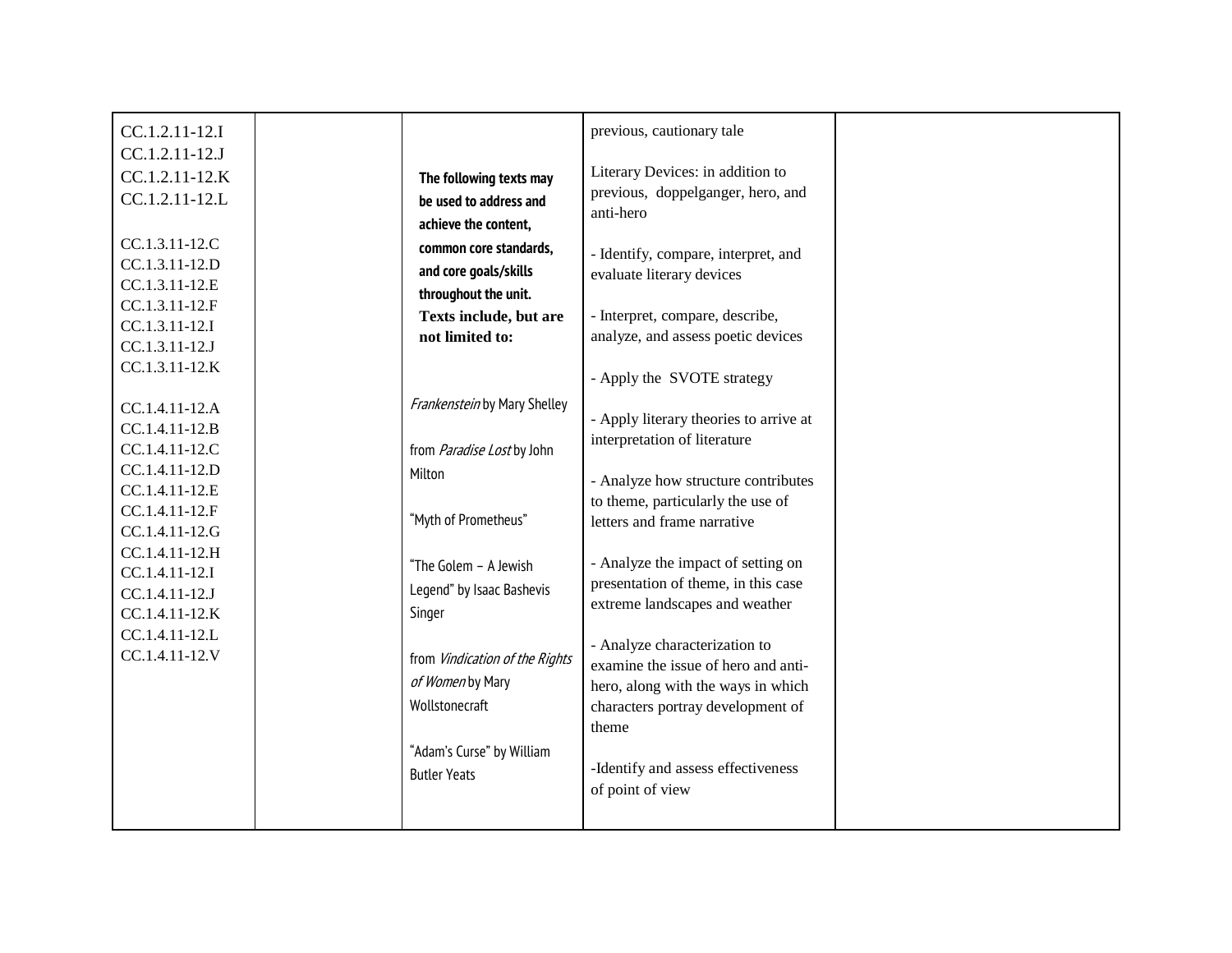|  | "Mutability" by Percy Bysshe<br>Shelley<br>Genesis I.1-31<br>"It Never Just Rains" from How<br>to Read Literature Like a<br>Professor by Thomas C. Foster | -Analyze the impact of culture and<br>beliefs on writing practices and<br>content and apply the principles of<br>Romanticism and Gothicism<br>- Determine and examine the<br>different elements that contribute to<br>style, including, in this case,<br>flashbacks, first-person narrative<br>voice, and the importance of time<br>sequence<br>-Offer a close reading of a short<br>passage and support all assertions<br>and interpretations with direct<br>evidence from the text<br>- Respond to writing prompts<br>similar to those that will appear on<br>the AP test |  |
|--|-----------------------------------------------------------------------------------------------------------------------------------------------------------|-----------------------------------------------------------------------------------------------------------------------------------------------------------------------------------------------------------------------------------------------------------------------------------------------------------------------------------------------------------------------------------------------------------------------------------------------------------------------------------------------------------------------------------------------------------------------------|--|
|--|-----------------------------------------------------------------------------------------------------------------------------------------------------------|-----------------------------------------------------------------------------------------------------------------------------------------------------------------------------------------------------------------------------------------------------------------------------------------------------------------------------------------------------------------------------------------------------------------------------------------------------------------------------------------------------------------------------------------------------------------------------|--|

**Time Frame: 4th Marking Period**

| <b>COMMON CORE</b><br><b>STANDARDS</b> | <b>PA</b><br><b>CORE</b><br><b>STANDARDS</b>                      | <b>CONTENT RESOURCES</b>                                                                            | <b>CONTENT/</b><br><b>THEME</b>                                | <b>ASSESSMENTS</b>                                                    |
|----------------------------------------|-------------------------------------------------------------------|-----------------------------------------------------------------------------------------------------|----------------------------------------------------------------|-----------------------------------------------------------------------|
| $CC.1.2.11-12.J$<br>$CC.1.2.11-12.K$   | See appendix for<br>specific language<br>of PA Core<br>Standards. | The following texts may<br>be used to address and<br>achieve the content,<br>common core standards, | <b>Vocabulary</b><br>•Term acquisition, application, and usage | Assessments may include but are not<br>limited to:<br>Objective tests |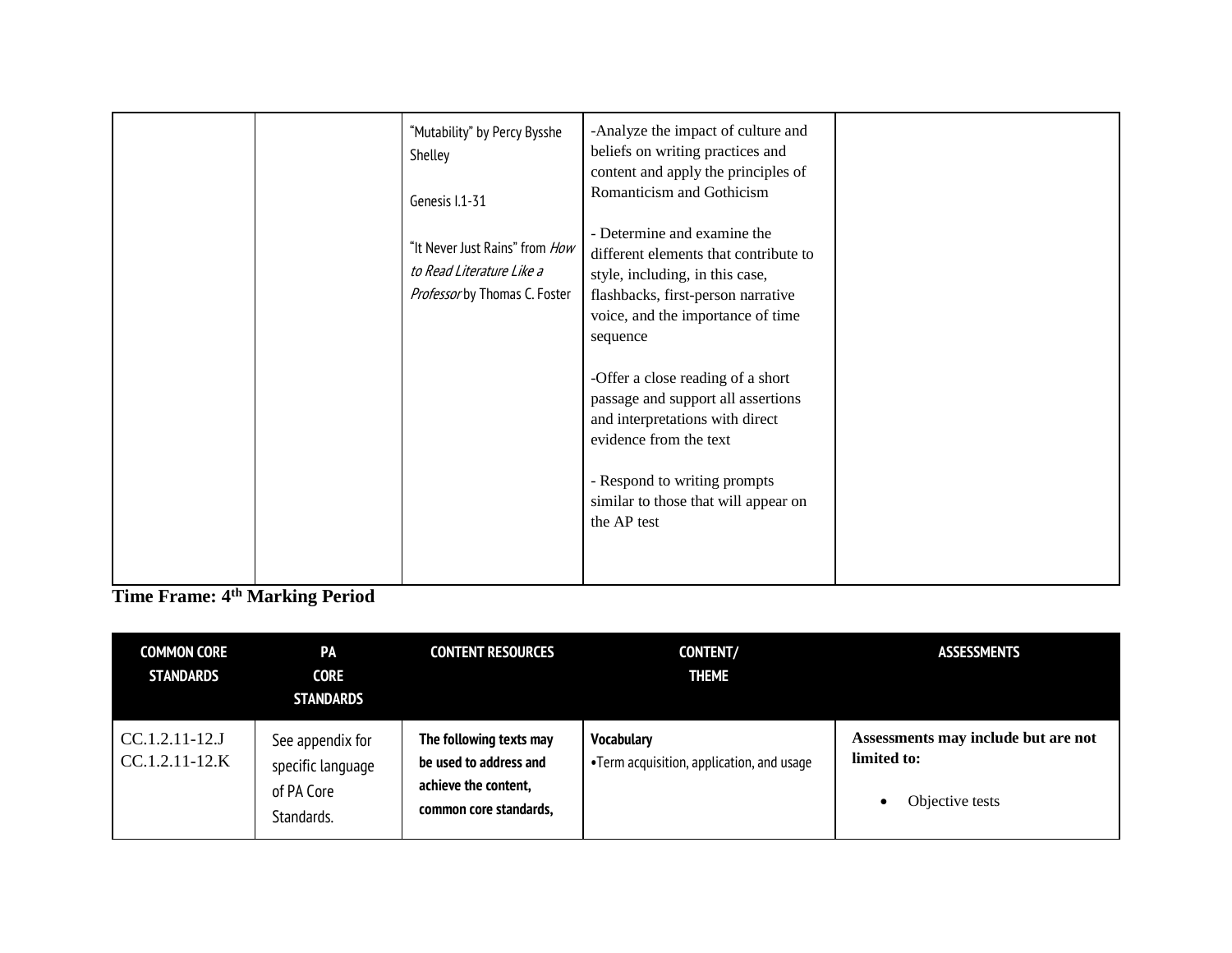|                                                                                                                                                                                                                                                                                              | and core goals/skills<br>throughout the unit.<br><b>Texts include, but are</b><br>limited to:<br>Teacher-generated lists of<br>AP-recommended literary<br>and rhetorical terms |                                                                                                                                                                                                                                                                                                                                                                                                                                                                                  | Use in daily discussions<br>Use in essay writing                                                                                                                                                                                                                                                                          |
|----------------------------------------------------------------------------------------------------------------------------------------------------------------------------------------------------------------------------------------------------------------------------------------------|--------------------------------------------------------------------------------------------------------------------------------------------------------------------------------|----------------------------------------------------------------------------------------------------------------------------------------------------------------------------------------------------------------------------------------------------------------------------------------------------------------------------------------------------------------------------------------------------------------------------------------------------------------------------------|---------------------------------------------------------------------------------------------------------------------------------------------------------------------------------------------------------------------------------------------------------------------------------------------------------------------------|
| CC.1.2.11-12.J<br>CC.1.2.11-12.K<br>CC.1.3.11-12.C<br>CC.1.3.11-12.D<br>CC.1.3.11-12.E<br>CC.1.3.11-12.F<br>CC.1.3.11-12.I<br>CC.1.3.11-12.J<br>CC.1.3.11-12.K<br>CC.1.4.11-12.A<br>CC.1.4.11-12.B<br>CC.1.4.11-12.C<br>CC.1.4.11-12.D<br>CC.1.4.11-12.E<br>CC.1.4.11-12.F<br>CC.1.4.11-12.G | Invisible Man by Ralph Ellison                                                                                                                                                 | <b>Unit Ten: Invisible Man</b><br>Literary Genre: novel<br>Literary Elements: in addition to<br>previous, picaresque, episodic<br>structure, motif, and symbol<br>Literary Devices: in addition to<br>previous, paradox, foreshadowing,<br>juxtaposition, idiom, dialect, and<br>poetic and rhetorical devices<br>- Identify, compare, interpret, and<br>evaluate literary devices, with<br>emphasis on allusion, symbol, and<br>motif and their impact on portrayal<br>of theme | Assessments may include but are not<br>limited to:<br>Practice AP multiple-choice<br>questions<br>Short answer<br>AP prompt practice, with<br>concentration on the free-<br>response<br>Reaction paper<br>Close reading analysis<br>Group work and presentation<br>of a free-response prompt<br>Individual projects to be |
| CC.1.4.11-12.H<br>CC.1.4.11-12.I<br>CC.1.4.11-12.J<br>CC.1.4.11-12.K<br>CC.1.4.11-12.L<br>CC.1.4.11-12.V                                                                                                                                                                                     |                                                                                                                                                                                | - Interpret, compare, describe,<br>analyze, and assess poetic and<br>rhetorical devices as used in a<br>novel. Specifically, students will<br>examine personification, extended<br>metaphor, sound devices, anaphora,                                                                                                                                                                                                                                                            | determined by instructor<br>Writing will focus on practice and<br>preparation for the AP test in May.                                                                                                                                                                                                                     |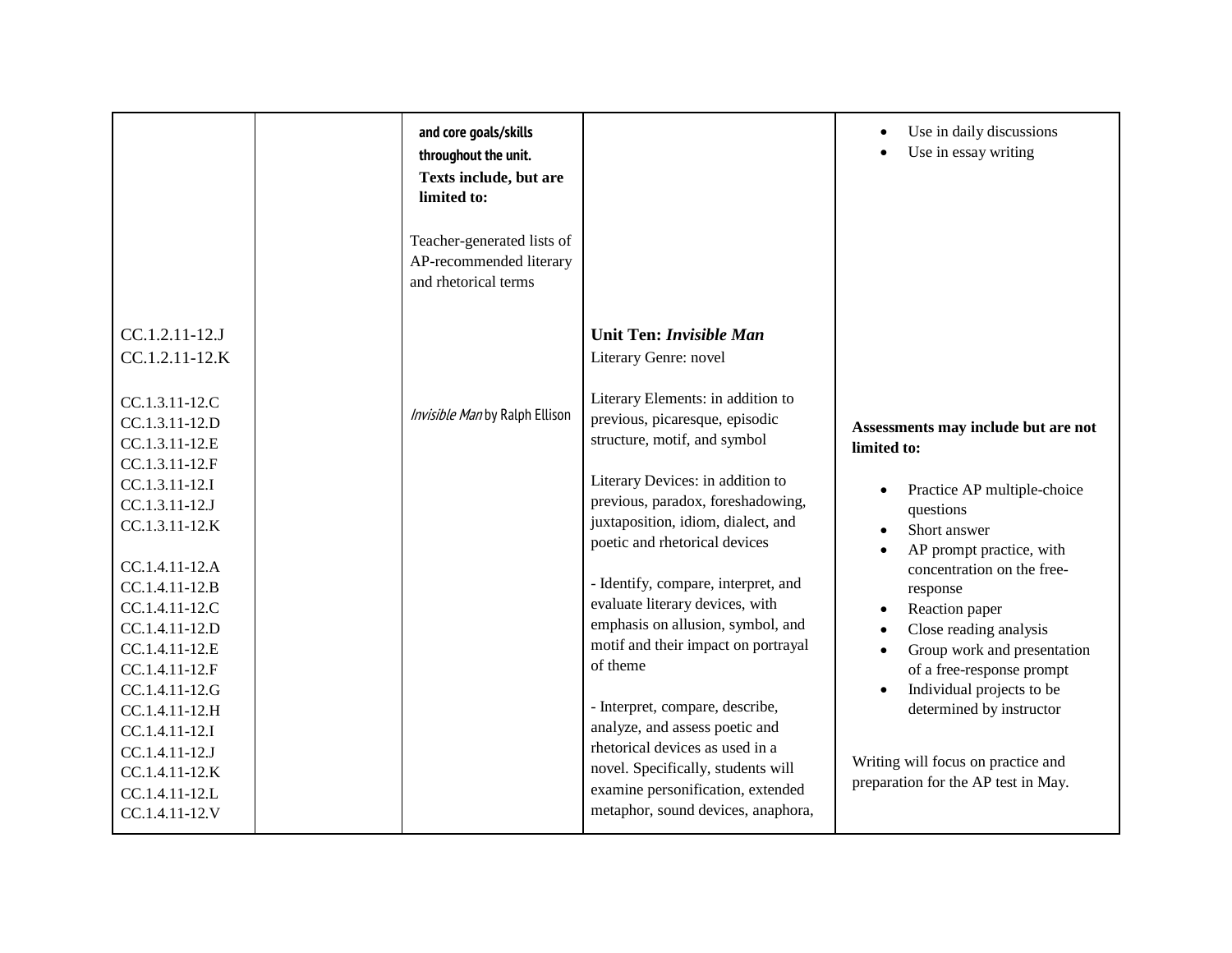|  | repetition, polysyndeton, rhetorical<br>question, and asyndeton                                                                                                                                                                                            |  |
|--|------------------------------------------------------------------------------------------------------------------------------------------------------------------------------------------------------------------------------------------------------------|--|
|  | - Apply the SVOTE strategy                                                                                                                                                                                                                                 |  |
|  | - Apply literary theories to arrive at<br>interpretation of literature                                                                                                                                                                                     |  |
|  | - Analyze how structure contributes<br>to theme, particularly the frame<br>narrative                                                                                                                                                                       |  |
|  | - Analyze the impact of setting on<br>presentation of theme, in this case,<br>employing the use of journey motif                                                                                                                                           |  |
|  | - Analyze characterization to<br>examine the issue of an anti-hero<br>and how the author's choice of<br>names contributes to the reader's<br>understanding of characters'<br>personalities and function as social,<br>economic, and racial character types |  |
|  | -Identify and assess effectiveness<br>of point of view, in this case first-<br>person narration and the narrator's<br>lack of a name                                                                                                                       |  |
|  | -Analyze the impact of culture and<br>beliefs on writing practices and<br>content                                                                                                                                                                          |  |
|  | - Determine and examine the                                                                                                                                                                                                                                |  |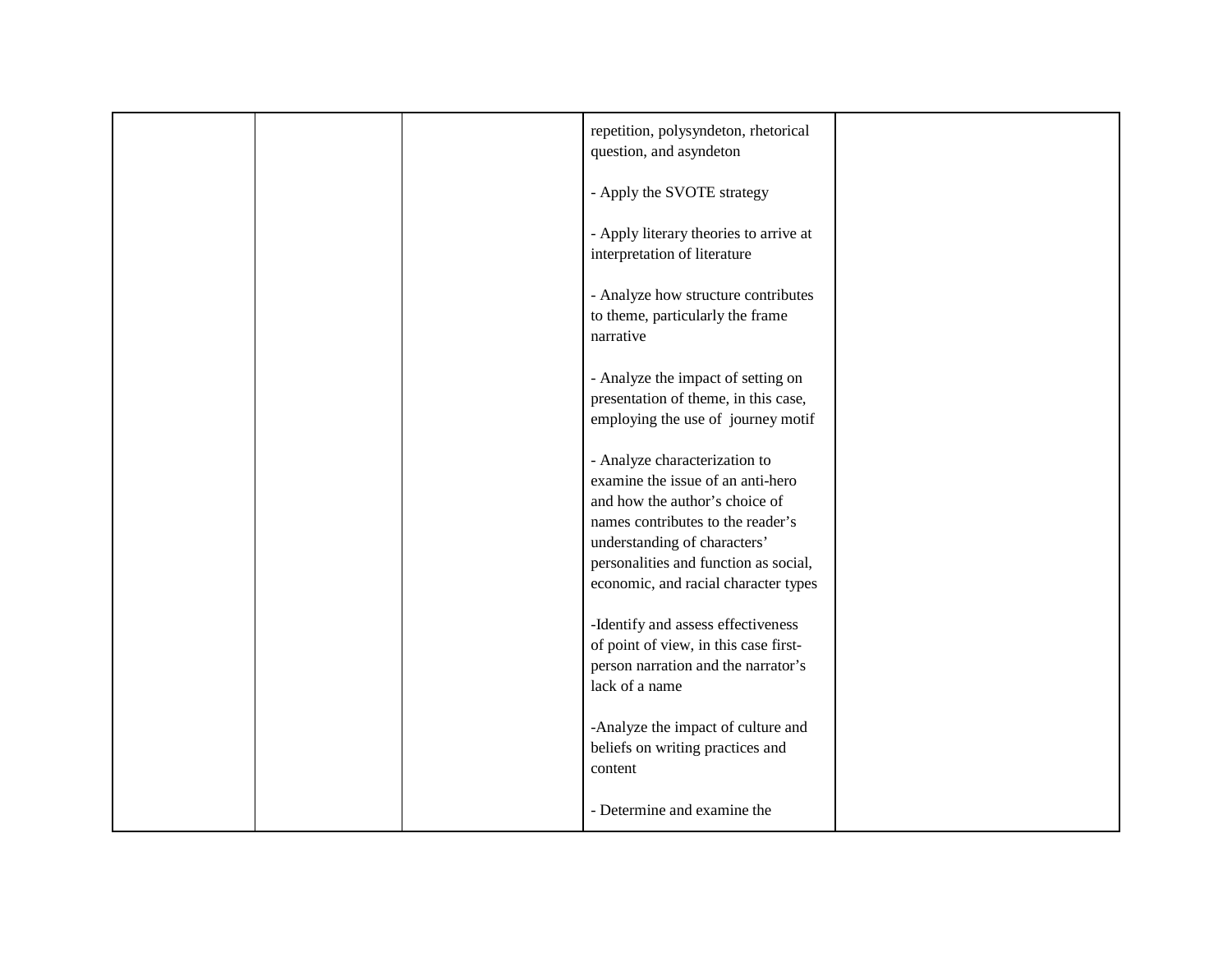|                |                             | different elements that contribute to |                                     |
|----------------|-----------------------------|---------------------------------------|-------------------------------------|
|                |                             | style, including, in this case,       |                                     |
|                |                             | flashbacks, first-person narrative    |                                     |
|                |                             | voice, and the importance of time     |                                     |
|                |                             | sequence                              |                                     |
|                |                             |                                       |                                     |
|                |                             | -Offer a close reading of a short     |                                     |
|                |                             | passage and support all assertions    |                                     |
|                |                             | and interpretations with direct       |                                     |
|                |                             | evidence from the text                |                                     |
|                |                             | -Organize and offer a group           |                                     |
|                |                             | presentation that explains the most   |                                     |
|                |                             | common topics in free-response        |                                     |
|                |                             | questions on the AP test              |                                     |
|                |                             |                                       |                                     |
|                |                             | - Respond to writing prompts          |                                     |
|                |                             | similar to those that will appear on  |                                     |
|                |                             | the AP test                           |                                     |
|                |                             |                                       |                                     |
|                |                             | <b>Unit Eleven: Nature Project</b>    |                                     |
|                |                             |                                       |                                     |
| CC.1.2.11-12.J |                             | Literary Genres: short story and      |                                     |
| CC.1.2.11-12.K |                             | poetry                                | Assessments may include but are not |
|                |                             |                                       | limited to:                         |
| CC.1.3.11-12.C |                             | Literary Elements: apply those        |                                     |
| CC.1.3.11-12.D |                             | studied throughout the year           | Short answer(s)                     |
| CC.1.3.11-12.E |                             |                                       | Reaction paper<br>Group work        |
| CC.1.3.11-12.F |                             | Literary Devices: apply those         | Individual projects in response     |
| CC.1.3.11-12.I | The following texts may be  | studied throughout the year           | to material discussed in groups     |
| CC.1.3.11-12.J | used to address and achieve |                                       |                                     |
| CC.1.3.11-12.K | the content, common core    | - Identify, compare, interpret, and   |                                     |
|                |                             | evaluate literary devices             |                                     |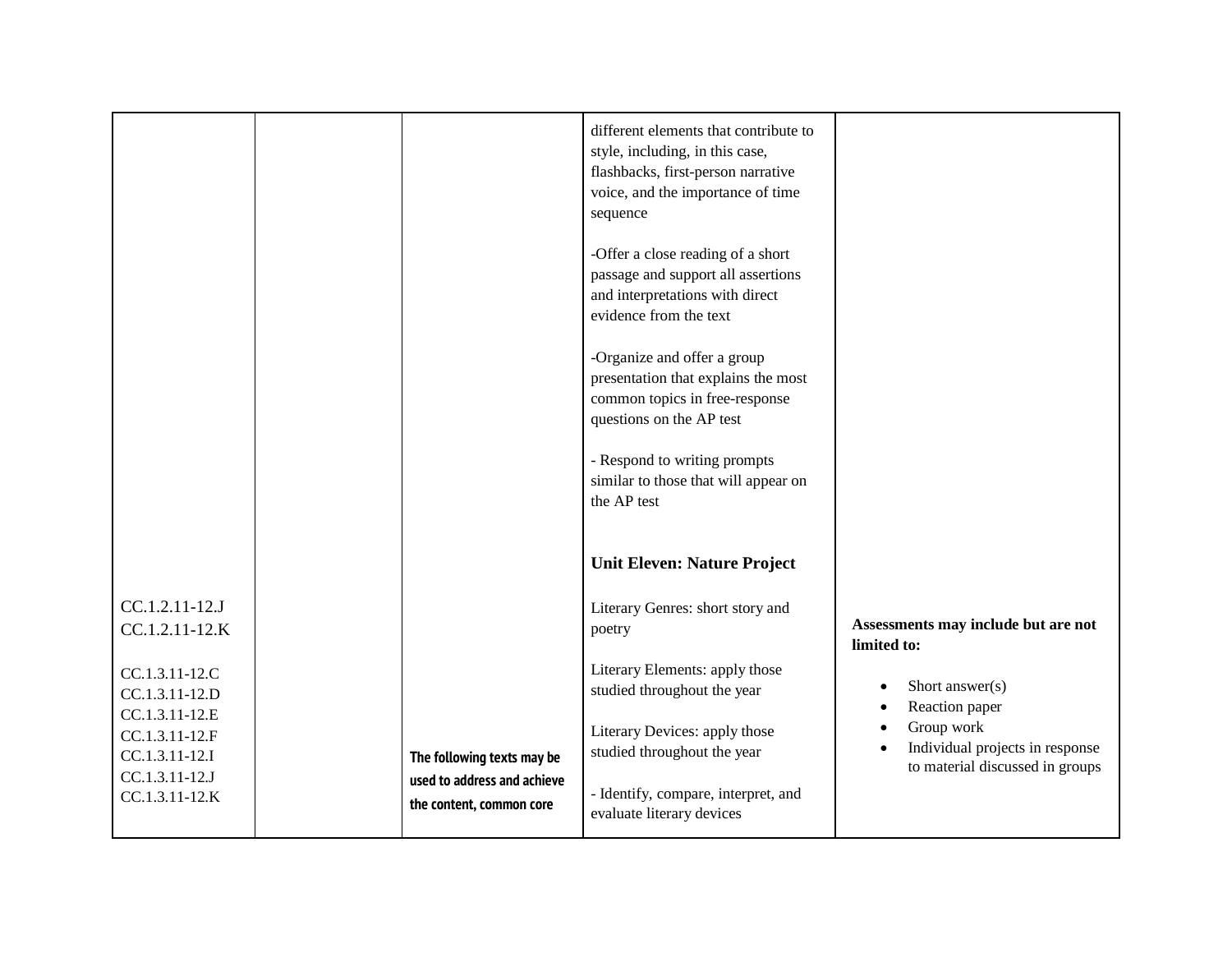| CC.1.4.11-12.M<br>CC.1.4.11-12.N<br>CC.1.4.11-12.0<br>CC.1.4.11-12.P<br>CC.1.4.11-12.Q<br>CC.1.4.11-12.R | standards, and core<br>goals/skills throughout the<br>unit. Texts include, but<br>are not limited to: | - Interpret, compare, describe,<br>analyze, and assess poetic devices<br>- Apply literary theories to arrive at<br>interpretation of literature |                                                    |
|----------------------------------------------------------------------------------------------------------|-------------------------------------------------------------------------------------------------------|-------------------------------------------------------------------------------------------------------------------------------------------------|----------------------------------------------------|
| CC.1.4.11-12.S<br>CC.1.4.11-12.T<br>CC.1.4.11-12.U<br>CC.1.4.11-12.X                                     | The Rime of the Ancient<br>Mariner by Samuel Taylor<br>Coleridge                                      | - Analyze how structure contributes<br>to theme<br>- Analyze the impact of setting on                                                           |                                                    |
|                                                                                                          | "Chrysanthemums" by John<br>Steinbeck                                                                 | presentation of theme<br>- Analyze characterization                                                                                             |                                                    |
|                                                                                                          | "Death by Landscape" by<br>Margaret Atwood                                                            | -Identify and assess effectiveness<br>of point of view                                                                                          |                                                    |
|                                                                                                          | "Rappaccini's Daughter" by<br>Nathaniel Hawthorne                                                     | -Analyze the impact of culture and<br>beliefs on writing practices and<br>content                                                               |                                                    |
|                                                                                                          | Teacher-generated poetry<br>selections                                                                | - Determine and examine the<br>different elements that contribute to<br>style                                                                   |                                                    |
|                                                                                                          |                                                                                                       | - Generate personal responses to<br>literature in prose, poetic, and<br>graphic formats                                                         |                                                    |
|                                                                                                          |                                                                                                       | -Create personal narrative by:<br>identifying problem, solution, point<br>of view; using dialogue, plot<br>structure, appropriate language      | Assessments may include but are not<br>limited to: |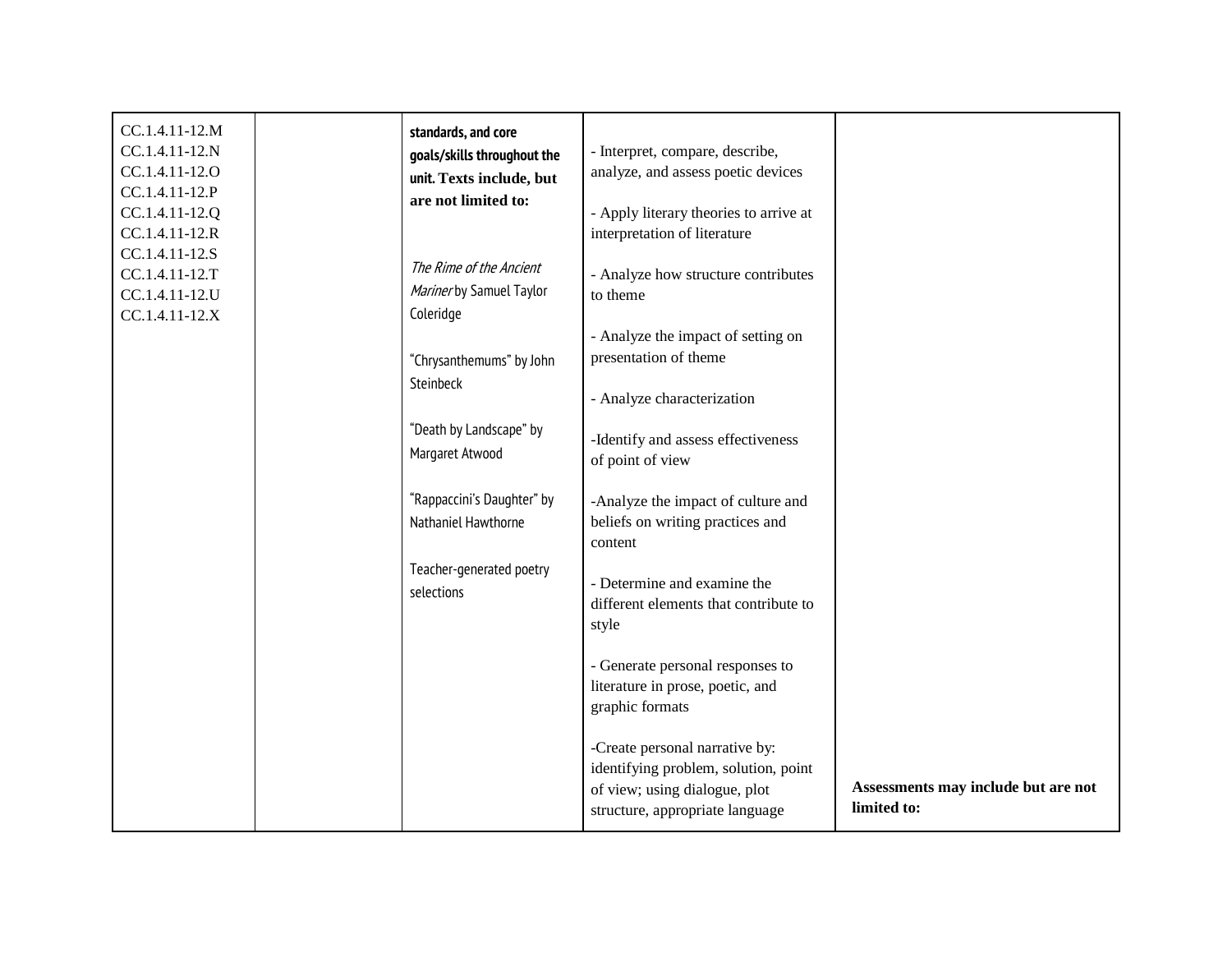| CC.1.2.11-12.J                                     |  |                                                                                                                                                                                                                | <b>Unit Twelve: Lit Circles</b>                                                             | Short answer(s)<br>Reaction paper<br>$\bullet$                                                |
|----------------------------------------------------|--|----------------------------------------------------------------------------------------------------------------------------------------------------------------------------------------------------------------|---------------------------------------------------------------------------------------------|-----------------------------------------------------------------------------------------------|
| CC.1.2.11-12.K<br>CC.1.3.11-12.A                   |  |                                                                                                                                                                                                                | Literary Genre: novel                                                                       | Group work<br>$\bullet$<br>Individual projects in response<br>to material discussed in groups |
| CC.1.3.11-12.C<br>CC.1.3.11-12.E                   |  |                                                                                                                                                                                                                | Literary Elements: apply those<br>studied throughout the year                               |                                                                                               |
| CC.1.3.11-12.F<br>CC.1.3.11-12.I<br>CC.1.3.11-12.J |  |                                                                                                                                                                                                                | Literary Devices: apply those<br>studied throughout the year                                |                                                                                               |
| CC.1.3.11-12.K                                     |  |                                                                                                                                                                                                                | - Identify, compare, interpret, and<br>evaluate literary devices                            |                                                                                               |
|                                                    |  | The following texts may<br>be used to address and                                                                                                                                                              | - Interpret, compare, describe,<br>analyze, and assess poetic devices<br>as used in a novel |                                                                                               |
|                                                    |  | achieve the content,<br>common core standards,<br>and core goals/skills<br>throughout the unit.<br>Texts include, but are<br>not limited to:<br>English department-<br>generated list of lit circle<br>options | - Apply literary theories to arrive at<br>interpretation of literature                      |                                                                                               |
|                                                    |  |                                                                                                                                                                                                                | - Analyze how structure contributes<br>to theme                                             |                                                                                               |
|                                                    |  |                                                                                                                                                                                                                | - Analyze the impact of setting on<br>presentation of theme                                 |                                                                                               |
|                                                    |  |                                                                                                                                                                                                                | - Analyze methods of<br>characterization                                                    |                                                                                               |
|                                                    |  |                                                                                                                                                                                                                | -Identify and assess effectiveness<br>of point of view                                      |                                                                                               |
|                                                    |  |                                                                                                                                                                                                                | -Analyze the impact of culture and                                                          |                                                                                               |